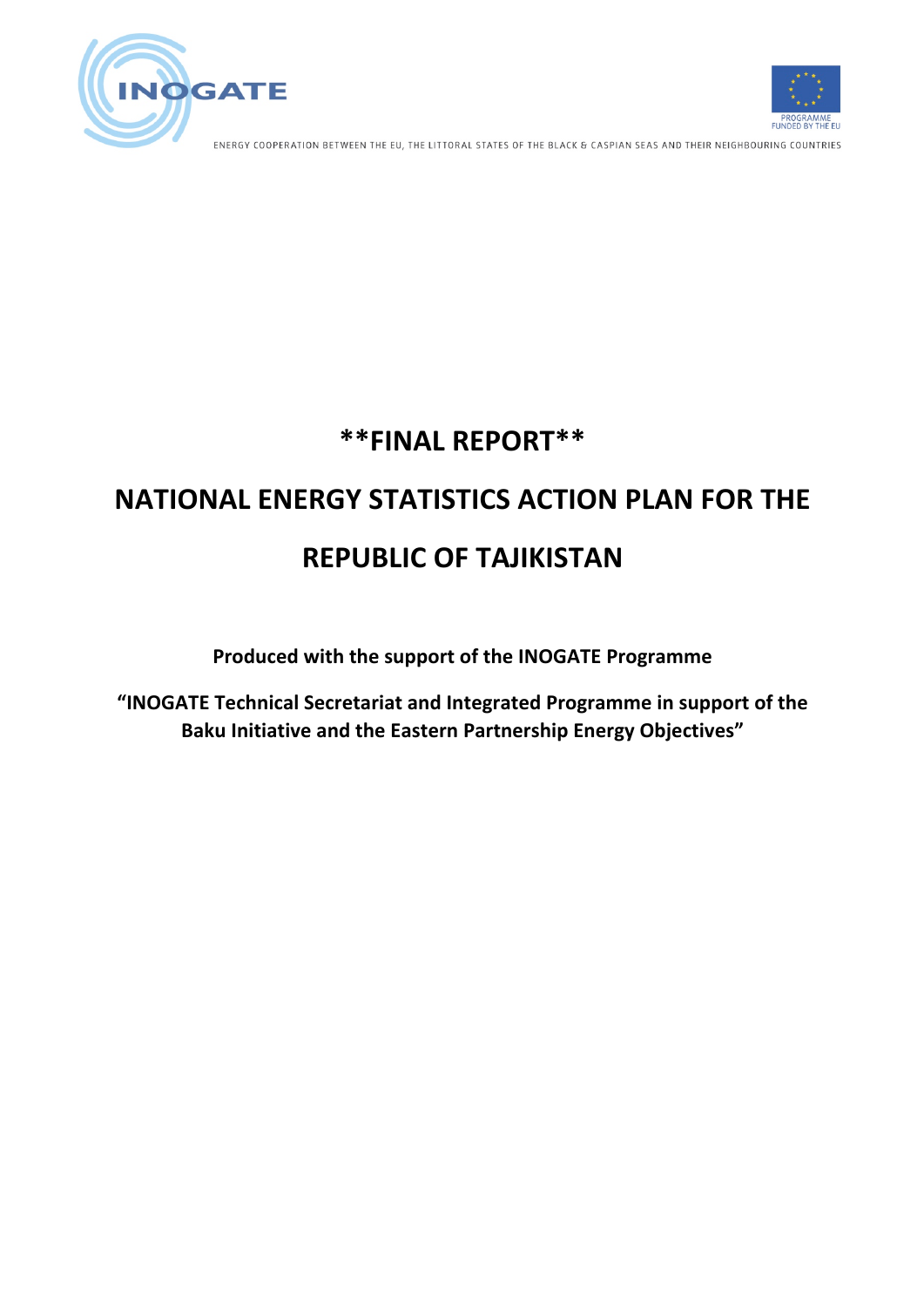

# **CONTENTS**

| 1. |      |                                                                                                           |  |  |  |  |  |  |
|----|------|-----------------------------------------------------------------------------------------------------------|--|--|--|--|--|--|
| 2. |      |                                                                                                           |  |  |  |  |  |  |
| 3. |      |                                                                                                           |  |  |  |  |  |  |
|    | 3.1. |                                                                                                           |  |  |  |  |  |  |
|    | 3.2. |                                                                                                           |  |  |  |  |  |  |
|    | 3.3. |                                                                                                           |  |  |  |  |  |  |
|    | 3.4. | REVIEW OF AVAILABLE METHODOLOGIES APPLIED IN THE PROCESS OF COLLECTING, ELABORATING AND PROCESSING ENERGY |  |  |  |  |  |  |
|    |      |                                                                                                           |  |  |  |  |  |  |
|    | 3.5. |                                                                                                           |  |  |  |  |  |  |
|    | 3.6. |                                                                                                           |  |  |  |  |  |  |
|    | 3.7. |                                                                                                           |  |  |  |  |  |  |
|    | 3.8. |                                                                                                           |  |  |  |  |  |  |
| 4. |      |                                                                                                           |  |  |  |  |  |  |
|    | 4.1. |                                                                                                           |  |  |  |  |  |  |
|    | 4.2. | KEY AREA 2: DEVELOPMENT OF A REPORTING SYSTEM BASED ON INTERNATIONAL (IEA/ EUROSTAT) STANDARDS 14         |  |  |  |  |  |  |
|    | 4.3. | KEY AREA 3: ENERGY BALANCES COMPILATION AND SUBMISSION OF THE QUESTIONNAIRES TO THE IEA 16                |  |  |  |  |  |  |
|    | 4.4. |                                                                                                           |  |  |  |  |  |  |
|    | 4.5. |                                                                                                           |  |  |  |  |  |  |
|    | 4.6. | KEY AREA 6: DEVELOPMENT OF A REPORTING SYSTEM ON ENERGY AND ENERGY EFFICIENCY INDICATORS  18              |  |  |  |  |  |  |
| 5. |      | NEEDED RESOURCES FOR THE ACTION PLAN IMPLEMENTATION AND SUPPORT FROM THE ITS PROJEC 19                    |  |  |  |  |  |  |
|    |      |                                                                                                           |  |  |  |  |  |  |
|    |      |                                                                                                           |  |  |  |  |  |  |
|    | 5.1. |                                                                                                           |  |  |  |  |  |  |
|    | 5.2. | BRIEF DESCRIPTION OF THE INDICATIVE TECHNICAL ASSISTANCES (TA) UNDER THE ITS PROJECT  29                  |  |  |  |  |  |  |
|    |      | ANNEX 3 - INDICATORS FOR MONITORING THE PROJECT IMPLEMENTATION AND SUCCESS  34                            |  |  |  |  |  |  |
|    |      |                                                                                                           |  |  |  |  |  |  |
|    |      |                                                                                                           |  |  |  |  |  |  |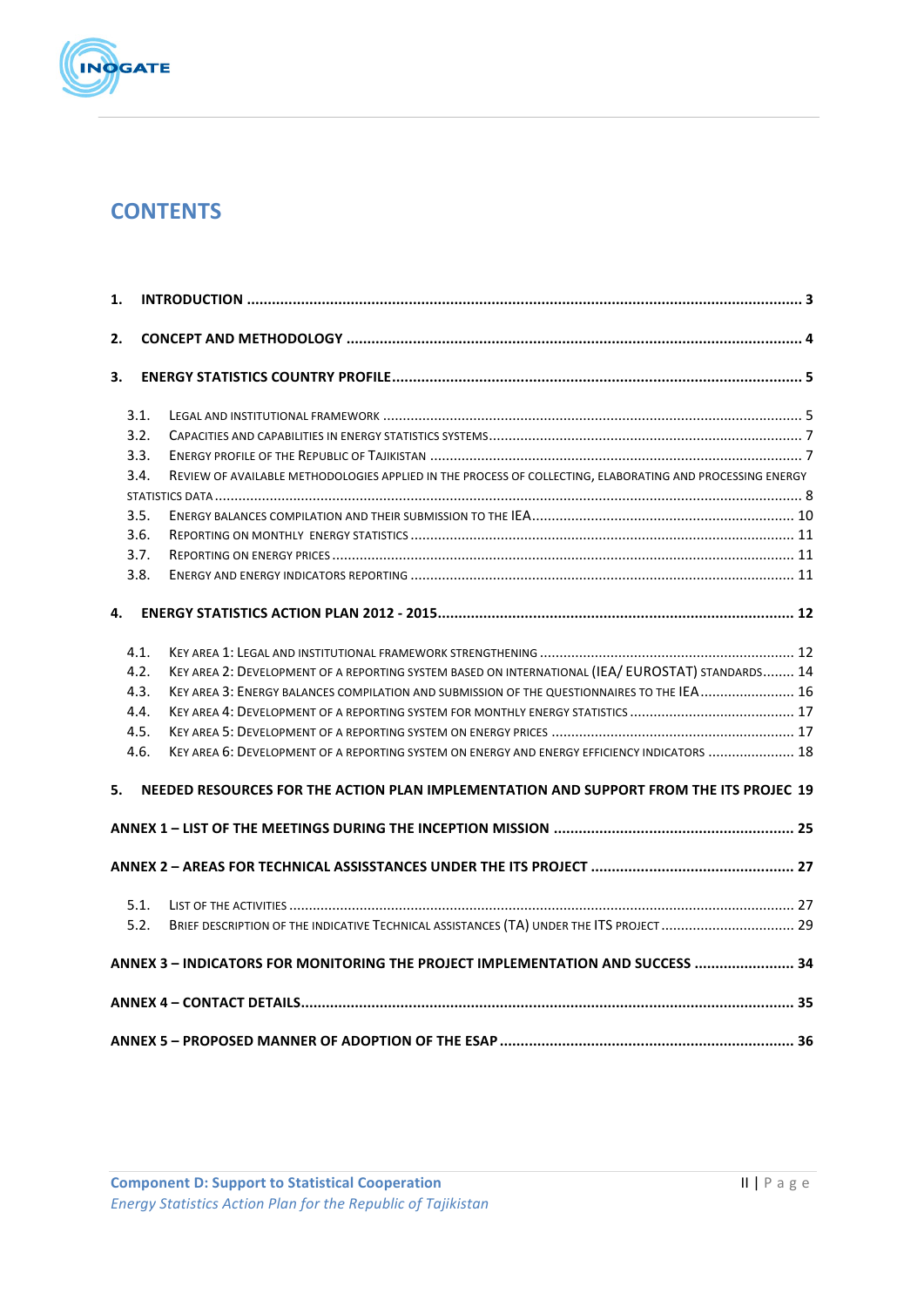

# **1. INTRODUCTION**

A unified approach to activities related to energy statistics is needed for various reasons  $-$  it helps policy makers in the decision making process, reduces administrative workload when collecting and supplying data, reduces efforts of organisations in explaining differences between different datasets, helps general public to understand the energy situation in their own country, as well as in other countries. Detailed, complete, timely and reliable statistics are essential to monitor the energy situation both at the country level and at the regional level.

At the beginning of 2012, the EU launched a technical assistance project, which addresses, among other areas energy statistics in the countries in the INOGATE area (Belarus, Moldova, Ukraine, Armenia, Azerbaijan, Georgia, Kazakhstan, Kyrgyzstan, Turkmenistan, Uzbekistan, and Tajikistan).

The assistance in the field of energy statistics will be implemented during the following 2,5 years through the ITS project (*INOGATE Technical Secretariat and Integrated Programme in support of the Baku Initiative and the Eastern Partnership Energy Objectives)* and its specific Component D: *Support to statistical cooperation*.

The main aim of the ITS project and Component D is to assist the Partner Countries (PCs) in developing their institutional frameworks for energy statistics, in order to harmonise them with international standards, and to improve the methodologies applied in the data collection and compilation of energy statistics, energy balances, energy prices and energy (efficiency) indicators.

One of the main activities of the ITS project is the development of Energy Statistics Action Plans (ESAP) and their adoption by the Partner Countries (PCs). ESAPs will be used as a guideline for implementing certain activities under the project, as well as for monitoring their success. The Energy Statistics Action Plans consist of the following main segments:

evaluation of the current status of energy statistics and energy balances and creation of the Energy Statistics Country Profile;

■ assessment of the required measures and activities needed to streamline the efforts towards the alignment of energy statistics with the rules and procedures applicable in the relevant international organisations (IEA) and in the EU (EUROSTAT);

■ selection of the specific country measures and activities to be supported by the ITS project through the technical assistance aimed to increase transfer of know-how and skills and the creation and strengthening of the institutions involved in energy statistics system organisation. In addition to the above mentioned, the ITS project will implement several horizontal activities involving INOGATE countries (workshops, conferences, study tours, networking) which will complement the country specific activities and be synchronised with them.

The Energy Statistics Action Plans refer mostly to the ITS project period, but the ITS experts have also included suggestions for the period after the project closure.

The Energy Statistics Action Plans envisage an active participation of the PCs' relevant institutions in implementing the activities proposed by the ITS project, as well as in monitoring the success of the project.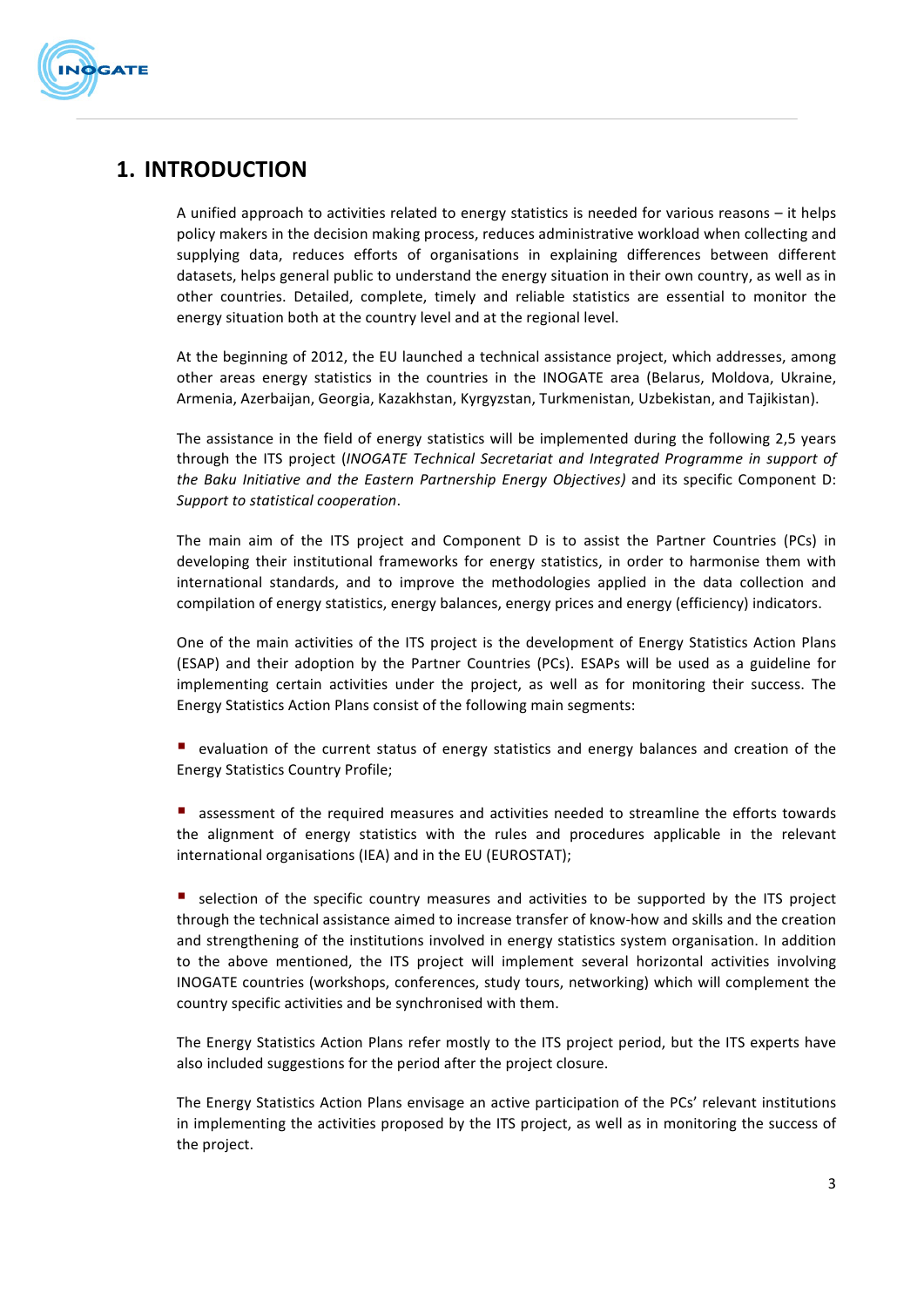

# **2. CONCEPT AND METHODOLOGY**

In order to develop the Energy Statistics Action Plan in each PC, the ITS experts responsible for the implementation of *Component D: Support to the statistical cooperation*, have developed and applied a uniform methodology based on the principles of equality of all the PCs and on the optimum usage of the resources needed for the implementation of specific activities. This means that the ITS experts have tried to shape the implementation of the activities in the following 2,5 years in such a manner that it provides maximum achievable results.

The methodology comprises the following steps and tasks:

■ to assess the institutional framework (legal regulation and institutional organisation) for energy statistics;

 $\blacksquare$  to review reporting systems and the energy data collected from the sources that were made available by bureaus of statistics and other responsible institutions in the PCs, as well as from other relevant available sources, such as the publications of the IEA, the UNSD, and from sources of official energy statistics; and to check and verify findings from other sources (including other departments of bureaus of statistics, ministries, agencies and/or other entities involved in monitoring and forecasting energy data);

 $\blacksquare$  to evaluate uniform surveys prepared and submitted by the ITS experts to each PC, to identify gaps in data collection and in the applied procedures and methodologies according to IEA requirements, to develop benchmarks for specific segments of the energy statistics system and to identify specific groups and the level of development;

■ to propose concepts and methodologies for the establishment of a reporting/surveying systems, compilation, aggregation and dissemination of the energy data in accordance with the assessment of each PC's actual capacity, in order to enable the synchronisation and harmonisation of time schedules for specific activities in other PCs;

■ to create Energy Statistics Action Plans proposals for each PC, referring to the period of the following 2,5 years of duration of the ITS project and based on a uniform list of specific tasks and applicable measures that are required to overcome an identified gap in all the PCs  $-$  both in advanced countries and in those lagging behind the process;

 $\blacksquare$  to estimate the technical, financial and human resources needed to overcome gaps and missing statistics and to set priorities for further actions and activities supported by the ITS project.

The main areas of cooperation between ITS project and PCs will be the implementation of the specific activities, which fall into the scope of the following key actions:

- Legal and institutional framework strengthening,
- Development of a reporting system based on international (IEA/ EUROSTAT) standards,
- Energy balances compilation and submission of the questionnaires to the IEA,
- **Development of a reporting system for monthly/quarterly energy statistics,**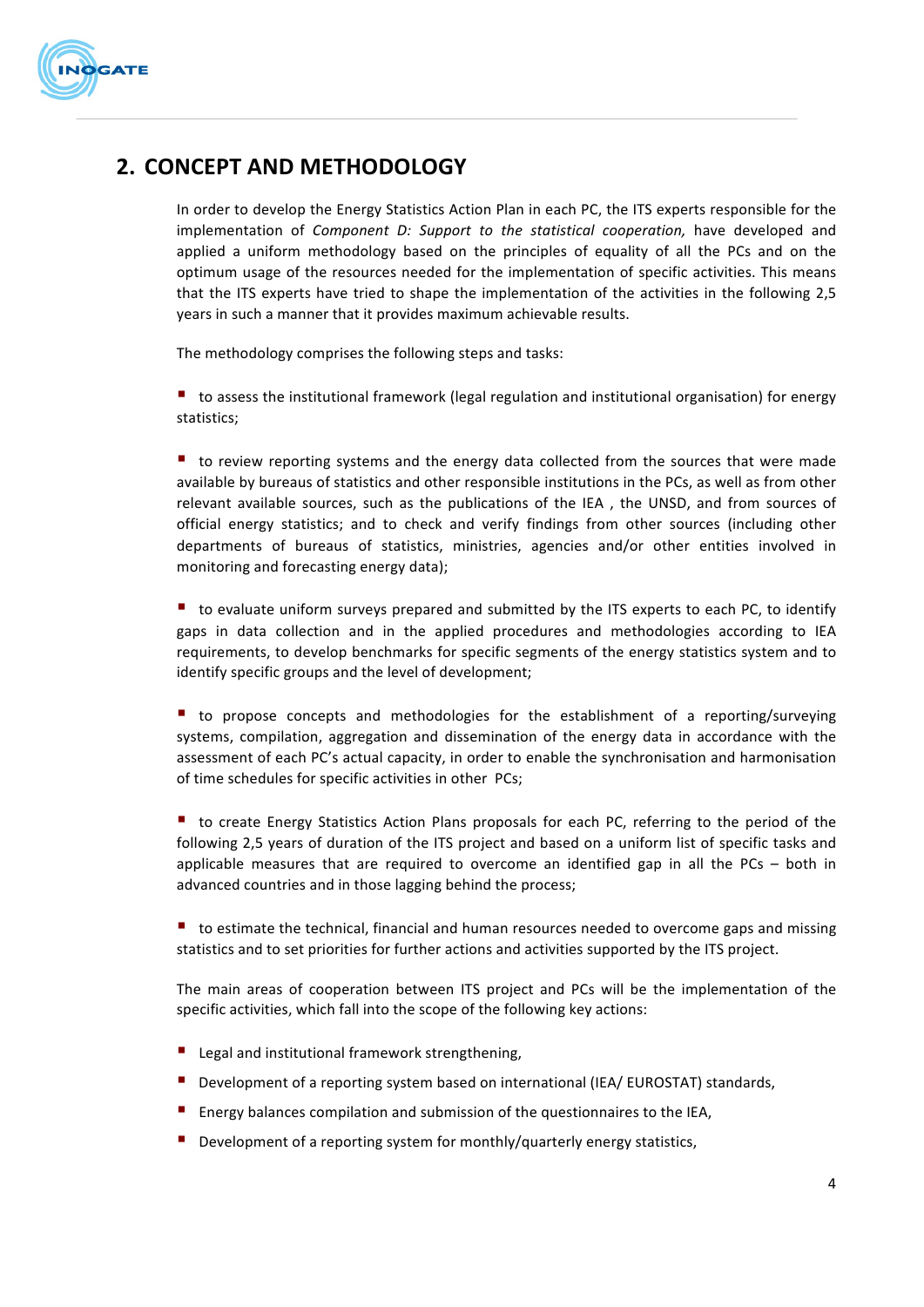

- $\blacksquare$  Development of a reporting system on energy prices,
- Development of a reporting system on energy and energy efficiency indicators.

This Energy Statistics Action Plan is based on the common efforts between ITS expert team and Tajikistan representatives aimed to define the sequence of needed actions and to set the priority actions, which will provide the maximum and the most efficient contribution to the progress toward harmonisation of Tajikistan statistics with international standards.

The ITS expert team had developed the draft proposals for ESAPs, which had later been sent to the relevant institutions in the Partner Countries in order to receive their feedback and opinion on the proposed activities, as well as their suggestions for further ESAP improvements. Suggested comments from PCs were additionally discussed and were integrated into the final Energy Statistics Action Plan. 

# **3. ENERGY STATISTICS COUNTRY PROFILE**

### **3.1. Legal and institutional framework**

The Statistical Agency under the President of the Republic of Tajikistan (TAJSTAT) is a governmental body in the area of data collection, statistical policy and economic analysis and its activities are under the President of the Republic of Tajikistan. The Statistical Agency is administratively an autonomous institution. It is responsible for the population census, household surveys, demographic statistics and a wide range of economic statistics involving surveys in enterprises, prices reporting, international trade, international trade and national accounts, government finance, agricultural, labour and social statistics. The National Bank of Tajikistan compiles monetary data.

The legal framework for statistics data collection and dissemination is based on the *Law of the Tajik Republic on the State Statistics* (No 588, dated 12 of January 2010) which establishes independence of the Statistical Agency and guarantees confidentiality of data provided by the individual statistical units. The Law further obliged the Statistical Agency to develop statistics according to international methodological recommendations and to provide objectivity and integrity of statistics. The measures that the Statistical Agency intends to implement with an aim to enhance the quality of statistics are described in a *Multi-year Integrated Statistical Programme*.

Total number of persons employed in the head office in Dushanbe, the main computing centre and local offices amounts 629. The primary data are collected in the local offices, then it is forwarded to the regional offices and ultimately to the main computing centre. The subject matter divisions in the central office supervise the statistics system operation.

The data is prepared in accordance with the Statistical Programme, which was determined by the Government of the Republic of Tajikistan and also the catalogue of publications. The main publication of the Statistical Agency, Socio-economic situation, which includes the latest data for the month and short elaboration for the month, is sent to the President, Government, the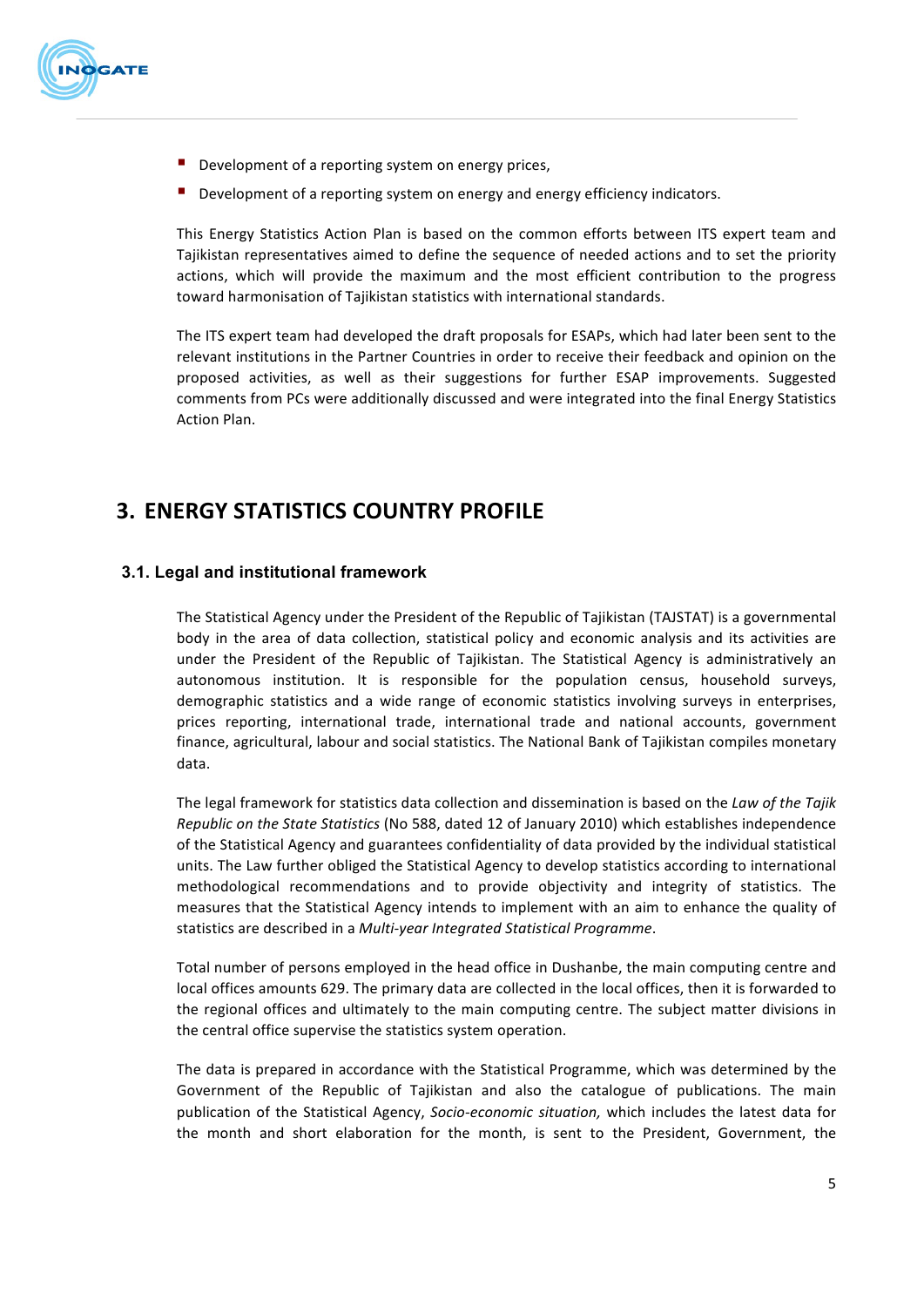

ministries and agencies. The mentioned publication is available to the public and is published on the  $12<sup>th</sup>$  of the month, for data referring to the previous month. The Statistical Agency also publishes annual publications "Statistical Yearbook of the Republic of Tajikistan", "Regions of the Republic of Tajikistan", "Tajikistan and CIS Countries", "Tajikistan in Numbers", "Material and Technical Support of Tajikistan", "Foreign trade of the Republic of Tajikistan", "Industry of the Republic of Tajikistan" and a series of thematic publications.

*The Law of the Republic of Tajikistan on the State Statistics* is applied to all statistical units and subjects of the official statistical accounting. Statistical units include natural persons and legal entities, individual entrepreneurs, affiliates and representative offices of foreign legal entities, irrespective of the organisational-legal form, active at the territory in the Republic of Tajikistan.

The Law defines that the Statistical Agency is entitled to:

- obtain statistical data in the defined volume and period, free of charge, from statistical units and subjects of official statistical accounting and in accordance with the procedure established by the legislation of the RT, including data composing commercial and state secrets;
- request data from all kinds of sources, including departmental register and information databases;
- conduct statistical observations among population;
- check reliability of the statistical data, eliminate discrepancies in cases where they are revealed;
- and other.

The Law defines that the State Statistical Register is a tool of statistical accounting and it contains an obligatory list of administrative and primary statistical indicators, which characterises the activity of statistical units according to the Unified system of technical-economic and social information classifications and coding. The authorised agency is obliged to maintain the State Statistical Register.

The Law itself does not specify any activities related with energy statistics. The basis for energy statistics lies in the *Multi-year Integrated Statistical Programme,* which was adopted in the year 2005. The Programme is based on the recommendations of the IMF and other consultants. The Programme defines among other actions, implementation of specific activities, which are related to the surveys on energy consumption in establishments. Such surveys have not been conducted since 1990. The Programme assesses that costs for such surveys (single) amount to 306,000 USD yearly.

Currently, the new National Strategy for the Statistics Development 2012 - 2016 is under implementation. It includes study of the methods needed for Tajikistan's energy balance development: consulting, financial services, organisation and conduction of the surveys.

The Statistical Agency is obliged to disseminate statistical information according to the publication date and metadata.

There is no division in Statistical Agency, which is obliged to work with energy statistics. The main reason for such situation is the lack of finances in the budget and recent reduction in the number of staff of the Statistical Agency.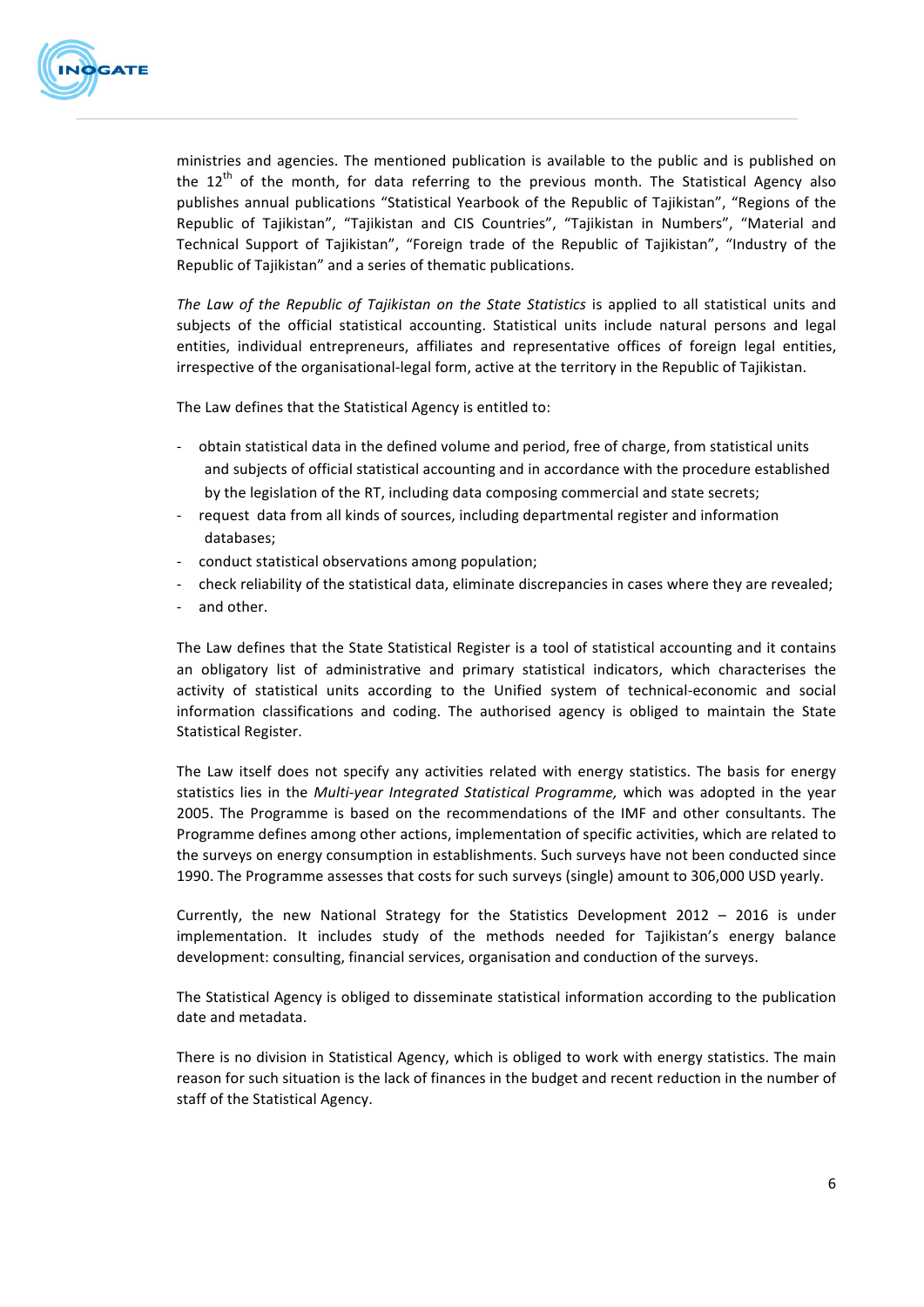

# **3.2. Capacities and capabilities in energy statistics systems**

Due to the lack of capacities, no person is allocated to work only with energy statistics.

In the central office of the Statistical Agency, data on energy statistics is collected by two departments: the Department of Industry Statistics and Construction Investments (production) and the Department on Trade and Services (export, import and consumption). Only two persons in the Agency, two in the Main IT Centre and one in each of the local statistical bodies (13 districts, 3 regions and Dushanbe city) deal with the energy statistics. They deal with many other statistical activities.

# **3.3. Energy profile of the Republic of Tajikistan<sup>1</sup>**

#### **PRODUCTION**

According to the energy balance for 2009 (IEA source) total primary energy production amounts 1502 ktoe, 90 percent of total production belongs to hydropower, 6 percent to coal and peat, while crude oil and natural gas production amounts 4 percent.

#### **IMPORT AND EXPORT**

In 2009, Tajikistan net imports of primary energy amounts 817 ktoe, main imported energy forms being oil and natural gas with a share of 58 and 40 percentages respectively. Tajikistan exports about 365 ktoe of electricity. Total primary energy supply (TPES) amounts 2318 ktoe.

#### **ENERGY TRANSFORMATION**

In 2009, electricity production in HPPs amounts 1359 ktoe and in CHP plants 28 ktoe. CHP plants produce 86 ktoe of heat annually. IEA's energy balance registers existence of an oil refinery. TAJSTAT reported that there are two oil refineries in Tajikistan.

#### **ENERGY CONSUMPTION**

 

Total final energy consumption (TFC) amounts 1989 ktoe, the largest share in TFC has electricity consumption (39 percent). It is followed by oil and natural gas consumption with a share of 25 and 7 percent respectively, coal and peat consumption is represented with 5 percent while other energy forms have shares less than 4 percent.

*<sup>1</sup> http://www.iea.org/stats/balancetable.asp?COUNTRY\_CODE=TJ*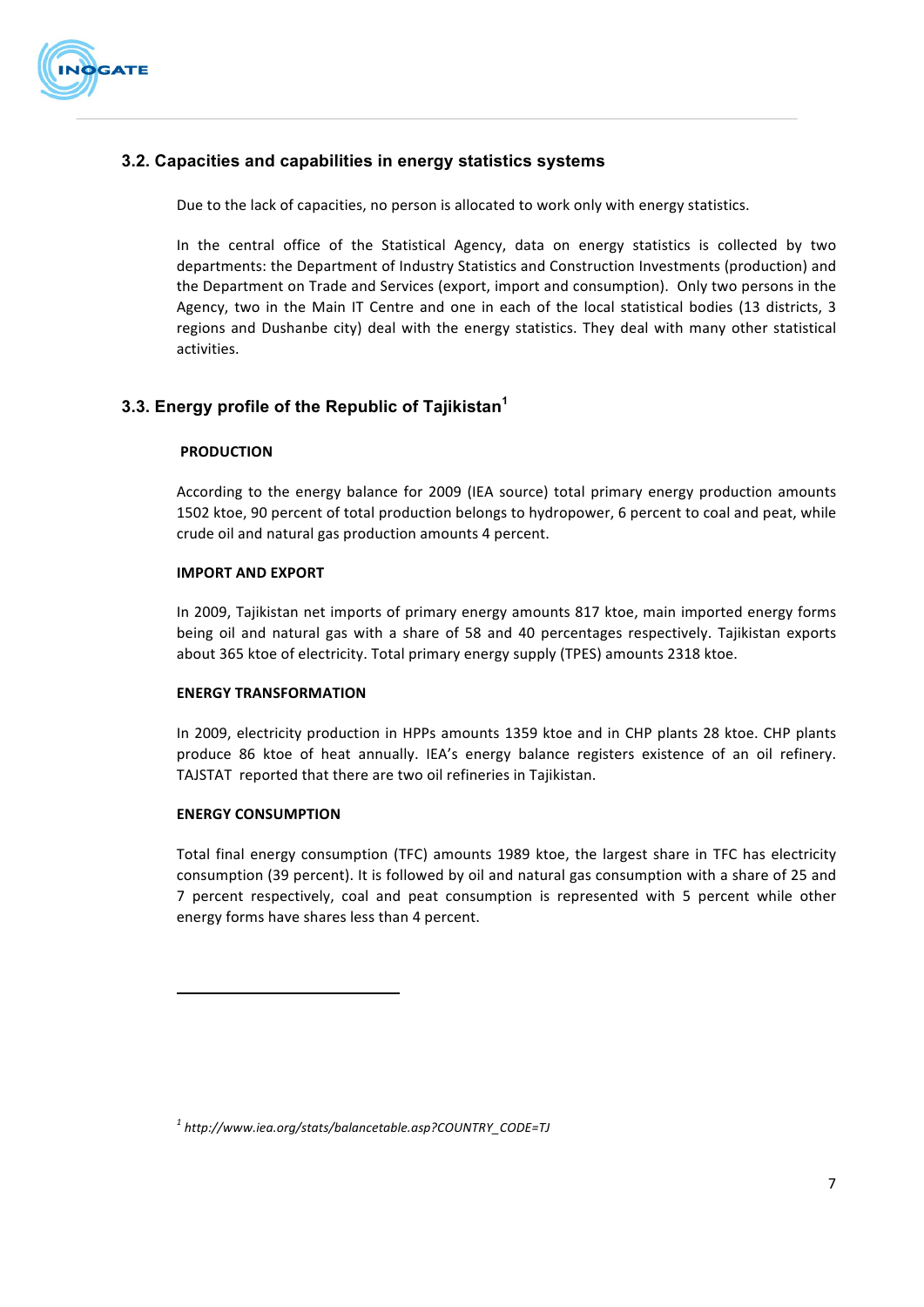

Consumption structure according to the same source (IEA) is the following: industry sector uses 27 percent, transport sector 5 percent, while other sectors consume 68 percent of TFC.

# **3.4. Review of available methodologies applied in the process of collecting, elaborating and processing energy statistics data**

The TAJSTAT delivered the set of documents which describe the activities and results related to the energy data reporting system to the ITS expert team. Following forms for energy data collection were received:

#### Form No. 1-P (monthly) - Urgent report on production in industrial enterprises

The form serves to collect data on the volume of production expressed in monetary units excluding VAT and excise taxes, delivered volume (to CIS countries and other countries), number of the persons employed and remaining balance of products. The form is submitted on a monthly basis.

More than 900 enterprises submit the monthly reports to TAJSTAT using this form.

#### **FICHT THE VIOUT FIRE THE VIOUTE THE VIOUTE THE VIOUTE THE VIOUTE THE VIOUTE THE VIOUTE THE VIOUTE 1 THE VIOUTE 101010**

This form is filled in by non-industrial organisations, which operate the power stations. The form is submitted on the  $25<sup>th</sup>$  of January. The form contains questions related to power plant capacities and generated electricity.

The code used for the classification of power plant capacity is SOEI 0214, and code used for the classification of electricity production in SOEI 0246.

#### **Form No. 6-TP (Hydro) (annual) – Report on the performance of hydropower plants**

The form contains questions related with installed, available and operating capacities, average number of operating hours during the reporting year, limited capacities, data on storage capacities and data on plant operations (maximum load, generated power, energy consumption and others). This form must be submitted by power plants to the higher authorities on the 20th of January and to Statistical Agency on the  $5<sup>th</sup>$  of February.

#### Form No. 6-TP (Heat) (annual) – Report on the performance of the thermal power plants

This form must be submitted by the thermal power plants to the higher authorities on the  $20<sup>th</sup>$  of January and to the Statistical Agency on the  $5<sup>th</sup>$  of February. This form contains questions related to the general data of a TPP (installed capacities, available capacities, maximum load of thermal capacities and electrical capacities, and others), operating data, data on fuel equivalent consumption for electricity and heat supply and fuel balance.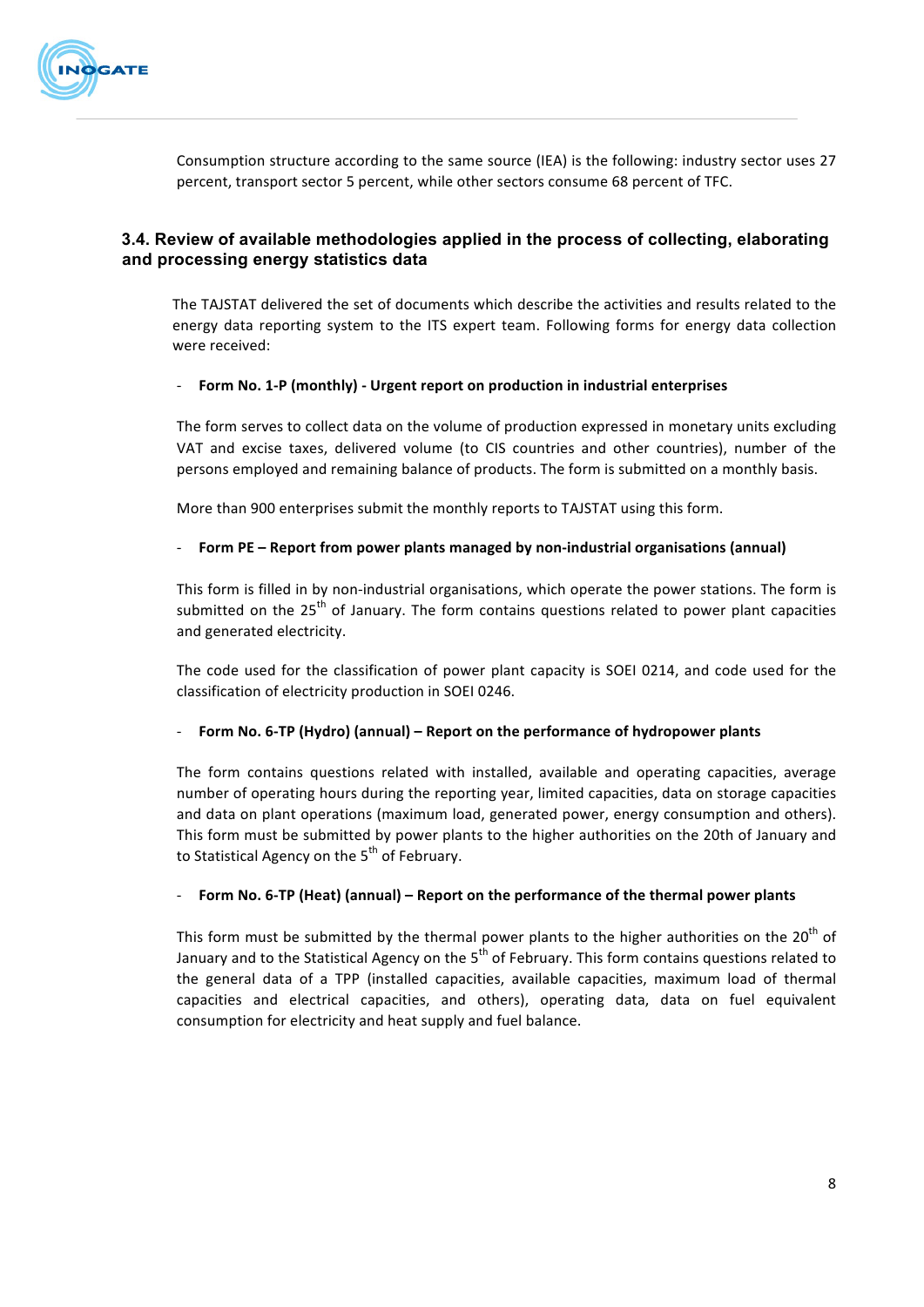

### - **Form No. 24 (Energy)** - Electricity balance, description of technologies and report on the **power plants' performance**

This form is submitted annually (on January 7) from the independent enterprises irrespective of the type of ownership. The form is submitted to the statistical office at the location of the enterprise and to their higher authority.

The form contains questions on electricity supply and consumption. Electricity supply includes own production and/or delivered electricity. The consumption of electricity includes specification of consumption in the technical processes (drying, heating, electric welding, etc.) by electrical motors, lighting and auxiliary consumption. The form includes also questions about losses in industrial networks and others.

About 1,400 industrial enterprises (mining and manufacturing industry, including hydro and thermal power plants) submit the reports (more exactly data on electricity consumption) in the given forms to the Statistical Agency.

The electricity supply to other consumers includes specifications of consumption for lighting of households in rural and urban areas, streets, water supply system and sewage system, construction, and to others types of services, transport (trolleybuses), oil and gas pipelines.

Statistical Agency collects following forms for the reporting of energy data:

#### **Form No. 4-SN (Reserves) (monthly) - Report on stocks and fuel consumption**

#### Form No. 4-SN (annually) - Report on stocks and fuel consumption (all fuel types)

This report is submitted by enterprises and it provides data on supply, consumption, transfers and stocks of all fuels types.

#### Form No. 11-SN - Report on the results of fuel, heat and electricity consumption

This form is supposed to serve as a template for the new form, which will be used as a basis for the implementation of target Programme "Energy saving in Tajikistan". It specifies which types of works use energy resources, in which volumes; and what is planned and actually consumed in each enterprise and total in the country.

In the submitted questionnaire, TAJSTAT reports that it does not collect nor report the following data:

- data on production of secondary energy forms;
- data on stocks, aviation bunkers;

The main source of data on the exports and imports of goods is the customs declaration, **form No. TD-1.** The customs authorities provide the report on export and import of goods, when the goods are crossing economic territory of the country. Statistical Agency (Tajstat) receives aggregated data from Custom Service of the Republic of Tajikistan on monthly basis ( $5<sup>th</sup>$  or  $6<sup>th</sup>$  day of the month). The values are expressed in thousand US dollars as follows:

- for each partner country;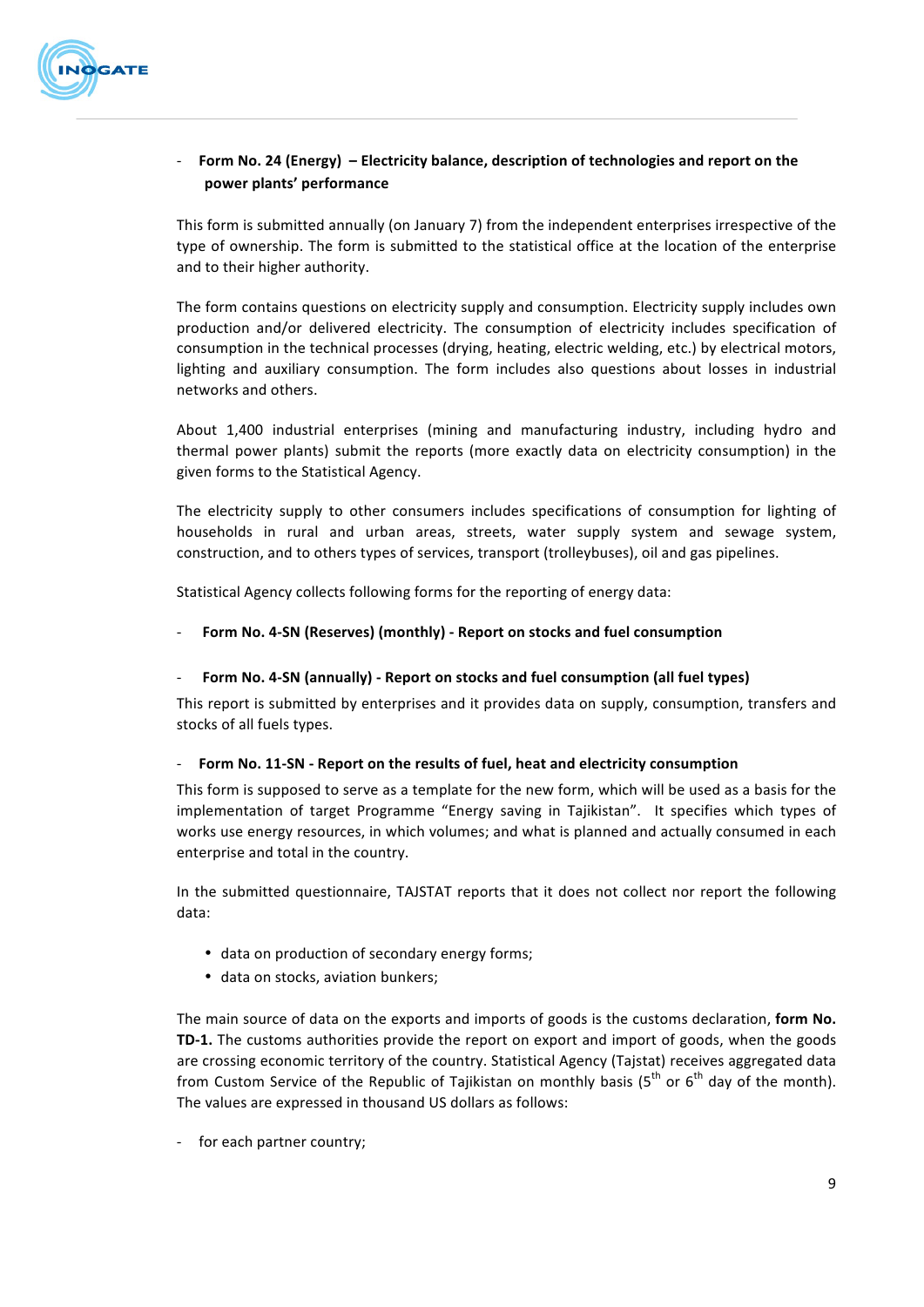

- total for whole country;
- for groups of goods (for 2 digits TN EEA) or for individual products, they are flour, wheat, cotton fibre, petroleum products, aluminium, alumina, fruit and vegetables, alcoholic and nonalcoholic beverages;
- annual corrected data are received according to 4 digits of TN EEA in the month of April the following year.

The second source of data on international trade are:

- data of the statistical form No. 8 VEC (goods) which is delivered to the Statistical Agency on the 5<sup>th</sup> day of every month.
- data on export and import of electricity delivered by the holding company "Barki Tojik" and on import of natural gas by company "Tajikgazservis";
- at the end of the year, after consultation with partners and after the prices have been updated with official reports on inflation and exchange rates, the companies make adjustments to the volume and value of electricity imported and exported for each month of the year, cumulatively.
- The Agency publishes the data in a monthly report "On the socio-economic situation of the Republic of Tajikistan" and every year in the statistical publication "External Economic Activity of the Republic of Tajikistan" and in the "Statistical Yearbook".

# **3.5. Energy balances compilation and their submission to the IEA**

The TAJSTAT develops balances for four energy forms: petroleum products, coal, natural gas and electricity. Each balance is represented with a structure, which corresponds mainly to the following format: production inside the country and imports and distribution including consumption of fuel and energy, exports and available resources.

The ITS expert team received the compiled energy balances for the period  $2004 - 2010$ . A more detailed structure of each commodity balance is presented in the following paragraphs.

- Petroleum products production and distribution balance (tonnes):
	- $\checkmark$  Resources (produced, imports: from CIS and non CIS countries);
	- $\checkmark$  Consumption (transport sector, households, industry, agriculture, transport, construction, other sectors and private sectors);
	- $\checkmark$  Exports (to CIS countries and to other countries).
- Natural gas production and distribution balances (mil m3):
	- $\checkmark$  Resources (produced, imports: from CIS and non CIS countries);
	- $\checkmark$  Distribution (network supply: households, public services, other, losses);
	- $\checkmark$  Consumption (transport sector, households, industry, agriculture, transport, construction, other sectors and private sectors);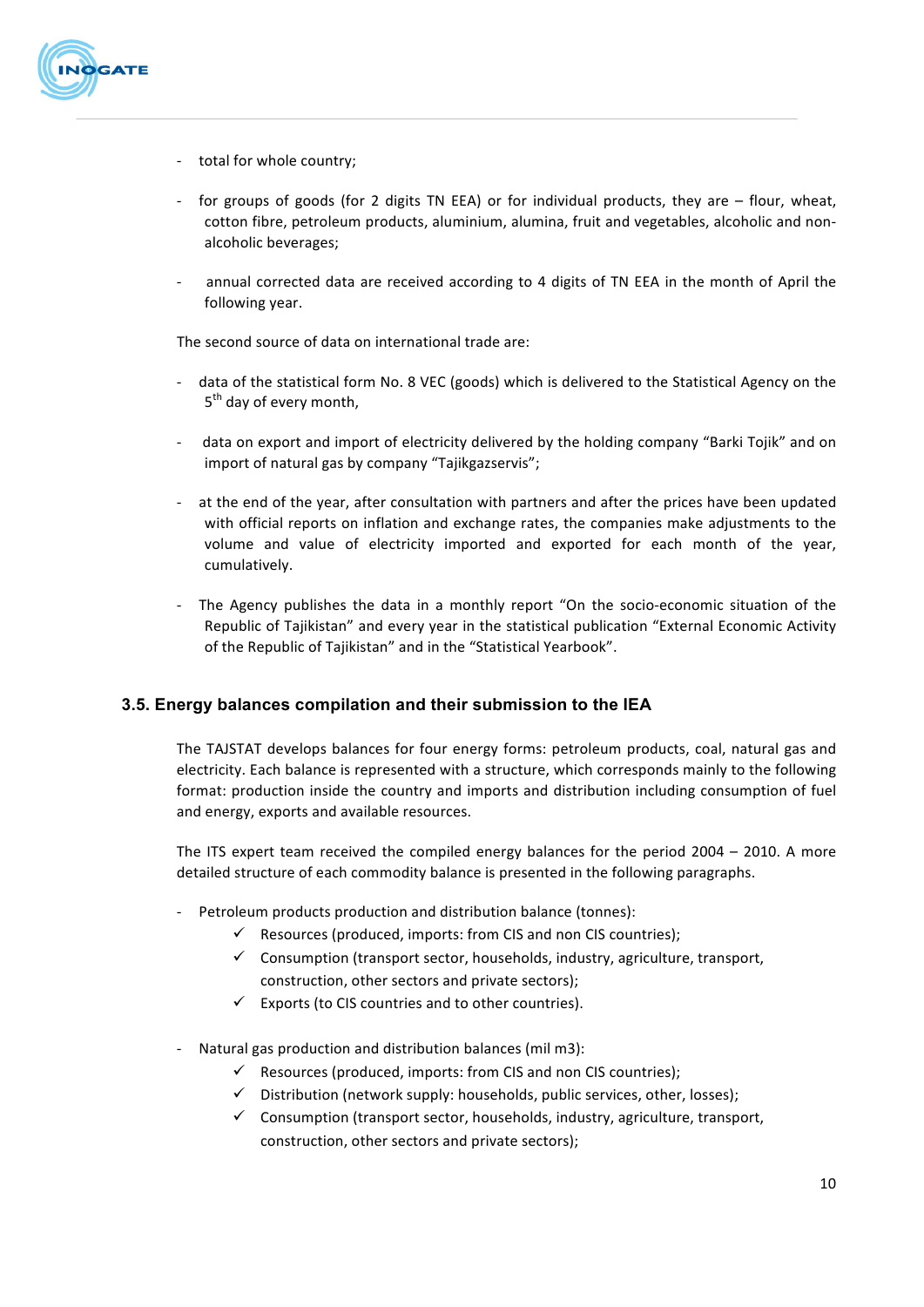

- $\checkmark$  Exports (to CIS countries and to other countries).
- Coal production and distribution balances (tonnes):
	- $\checkmark$  Resources (production and imports: from CIS countries and from other countries);
	- $\checkmark$  Distribution (industry, agriculture, transport, construction, other sector, private sector);
	- $\checkmark$  Exports.
- Electricity balance on production, losses and consumption (mln kWh):
	- $\checkmark$  Resources (production and imports: from CIS countries and from other countries);
	- $\checkmark$  Distribution (transport, public living needs, industry, agriculture, construction, other sectors, reserves, private sector);
	- $\checkmark$  Exports.

The Statistical Yearbook (2011) is based on the data received from enterprises and companies on the production according to the form No. 1-P and others.

The Statistical Agency (TAJSTAT) annually publishes statistical balances on the production and distribution of specific materials and energy resources for the whole country in the statistical publication – "Material and technical support of Tajikistan".

# **3.6. Reporting on monthly energy statistics**

The TAJSTAT compiles only monthly electricity data.

# **3.7. Reporting on energy prices**

The TAJSTAT does not report energy prices. The electricity sector is managed by Barki Tojik OJSHC, a 100% state-owned vertically integrated energy company, which is responsible for all state-owned assets in the electricity sector: all electric power plants (mainly hydro power plants), transmission networks, and three regional distribution companies. Due to the *de facto* monopoly of the Barki Tojik, except for the isolated region of Pamir, the third party access to a network is not currently an issue in Tajikistan. All activities related to electricity production, transmission and distribution, with the exception of self-generation are subject to licensing. Electricity tariffs are differentiated for the following major end-consumer groups: industrial consumers, agricultural producers, budgetfunded organisations, pumping stations and electric transport, electric boilers for building heating and households.

# **3.8. Energy and energy indicators reporting**

The TAJSTAT reports only Millennium Development Goals, PRSP (Document on the Fuel Poverty Mitigation) and NDS (National Development Strategy) indicators.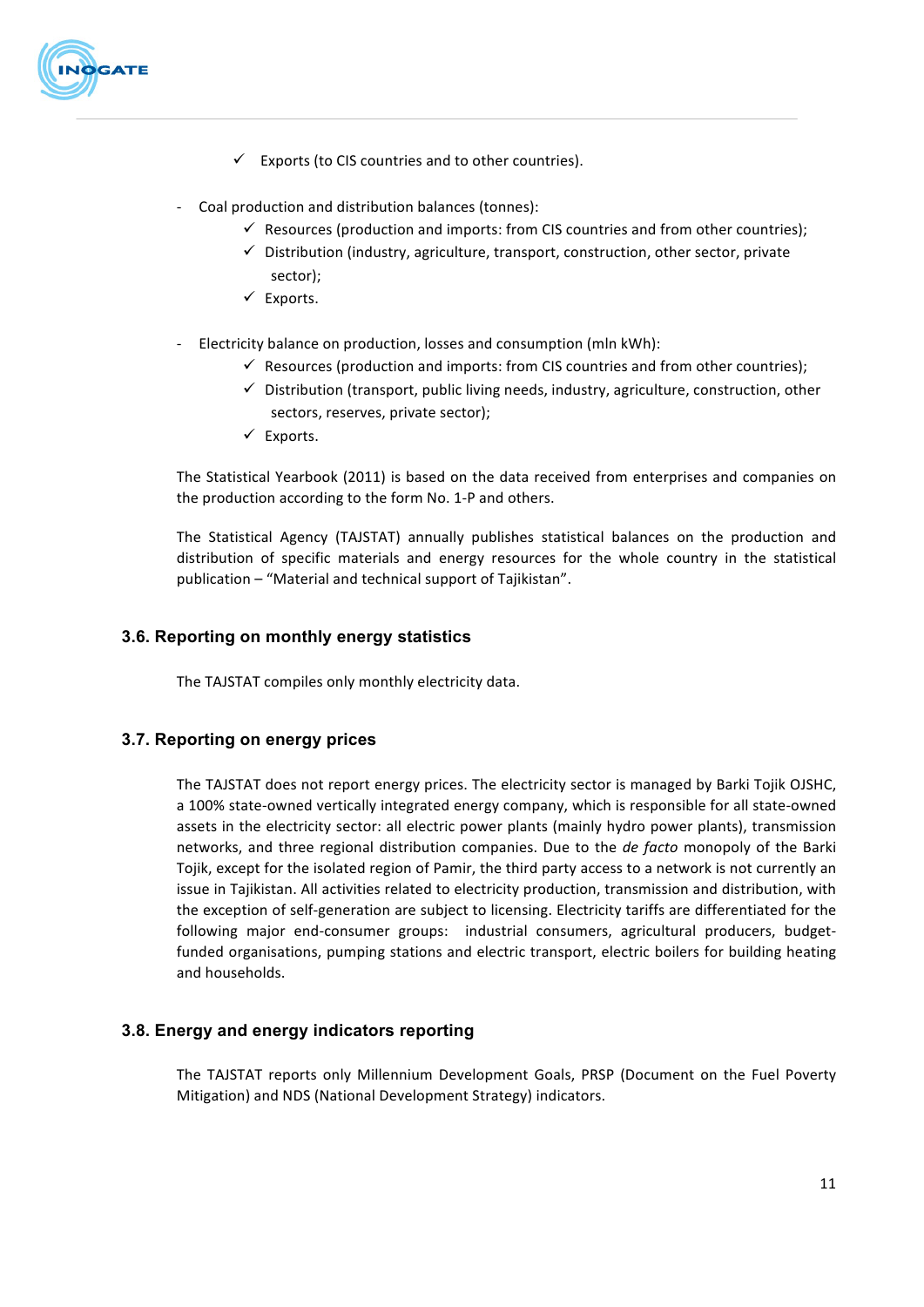

# **4. ENERGY STATISTICS ACTION PLAN 2012 - 2015**

The Energy Statistics Action Plan for Tajikistan is presented in the following paragraphs as a sequence of integrated horizontal and vertical activities planned for the period  $2012 - 2015$ . All proposed activities are specified in such a manner that they reflect Tajikistan's demands for timely and reliable energy statistics. The activities that are suggested and planned to be supported by the ITS project, through the particular Technical assistances (ITS TA), are specially highlighted. A list and a short explanation of all applicable ITS Technical assistances can be found in Annex 2.

In addition to the vertical activities mentioned above, the main stakeholders in energy statistics will be invited to actively participate in other ITS project activities common for all the Partner Countries (PCs), such as workshops, conferences, study tours, networking and others (horizontal activities), that complement the ITS technical assistances. It is important to mention that Tajikistan and its responsible stakeholders are expected to ensure the availability of appropriate staff, to support their active participation in the implementation of this Action Plan, and thereby to ensure the sustainability of the initiated processes.

The main goal of all these activities is to increase capacity building in the PCs and to establish a reliable and timely energy statistics system available to the growing number of energy statistics users. 

Implementation plan and timelines presented in table 5-2, Chapter 5, provide a schedule of the activities, which are to be accomplished until 2015.

The ITS expert team developed a set of indicators for monitoring of the implementation of the ESAPs during the period  $2012 - 2014$ . The indicators are listed in the table in Annex 3 and will be filled out at the beginning of the implementation phase and at the end of each project year (2013, 2014). TAJSTAT and ITS expert team will complete the table jointly.

Based on the energy statistics system assessment presented in the previous chapters, the ITS expert team proposes to Tajikistan the implementation of a set of activities, which will contribute to the improvement of energy data quality and capacity building. The main results of the ITS assistance in Tajikistan will be energy and commodity balances published on the official website free of charge.

# **4.1. Key area 1: Legal and institutional framework strengthening**

The first ITS expert on-site mission to Tajikistan confirmed that Tajikistan is faced with a very weak institutional organisation for energy statistics. Tajikistan commits itself to improving energy statistics, but organisation and lack of funding is the main barrier to progress. The Law on the State *Statistics* clearly defines the duties and obligations of the statistical units (natural and legal persons, entrepreneurs and others), which need to provide statistical data to TAJSTAT in the defined volume and period, and free of charge. Therefore, there is no need for intervention in the *Law on the State* Statistics. The following activities for Tajikistan are proposed:

**• Development of the program for data collection and compilation**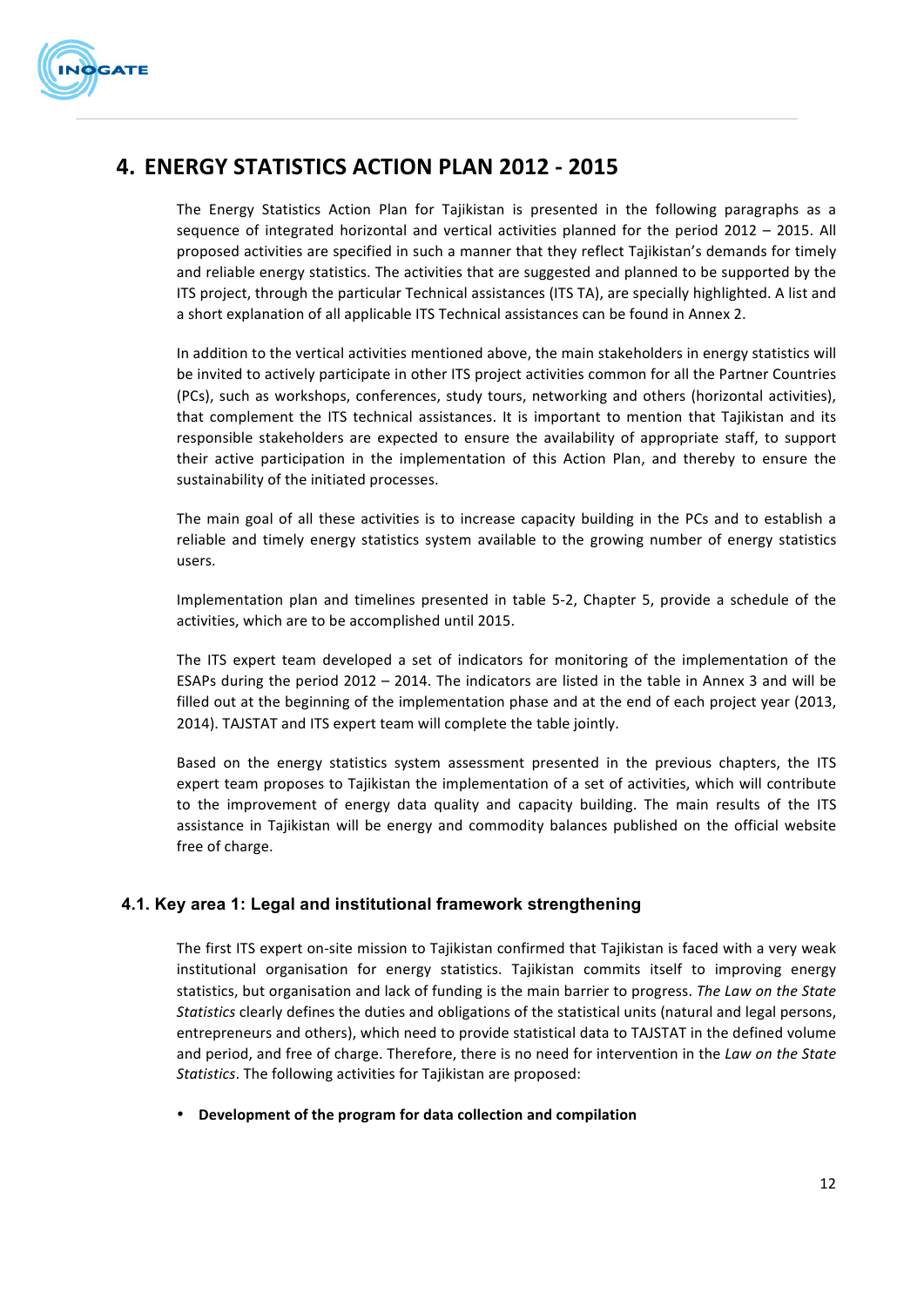

The aim of this activity is creating a proposal for the inclusion of specific activities related with energy statistics in the following annual *Statistical Work Programme.*

The proposal will be based on the detailed analysis of energy flows and of stakeholders involved in the energy system. The proposal will include the lists of the **needed data, methodologies and procedures,** which should be adopted by TAJSTAT in the following period. The proposal will be finalised after discussion with main stakeholders involved in energy statistics, which is planned to be held during the capacity building on institutional relationships (Activity TA-1.4).

The implementation of this activity can be supported by the ITS Technical Assistance (ITS TA - 1.2).

#### • Improvement of the institutional relationship and capacity building on the institutional **organisation for energy statistics**

The aim of developing a much firmer institutional organisation in Tajikistan is to gather all the relevant stakeholders involved in the collection, compilation, standardisation and dissemination of energy statistics. Such organisation will contribute both to the effectiveness of the statistics system and will help avoid the duplication and overlapping of the stakeholders' work.

Effective institutional arrangements are usually characterised by the designation of only one agency responsible for disseminating energy statistics, so that the TAJSTAT as the officially appointed institution for collecting, compiling and disseminating statistics, should take the leading position in the governance of the national statistics system regarding energy statistics. A proper organisation must be based on a clear definition of the rights and responsibilities of all the stakeholders involved in data collection and compilation. The establishment of formalised working arrangements among the involved stakeholders will contribute to a clear, efficient and sustainable governance of the national system of energy statistics.

The ITS project foresees the implementation of two specific regional activities, common for all the PCs that will also be implemented in the other PCs.

The first activity will support the **organisation of a national meeting**, which aims to coordinate the distribution of tasks and capacities within the energy statistics system. This activity will support the establishment of a coordination mechanism within the energy statistics system in Tajikistan to avoid duplication of tasks and responsibilities among main stakeholders and to ensure that work is based on minimum costs and efficient use of resources. This activity also involves the facilitation of the development of a **Memorandum of Understanding (MOU)** for cooperation on energy statistics agreed between the Statistical Agency of the Republic of Tajikistan (TAJSTAT) and other bodies involved in the energy statistics system.

The second activity will include support to a national **meeting, which aims to raise awareness among decision makers, relevant national authorities, energy data suppliers and users on the** importance of available, reliable, timely and transparent energy statistics.

The duration and the time plan for the regional activities listed above are presented in Table 5.3 – Regional activities (RA1– Development/improvement of the Legal and Institutional Framework).

In addition, the TAJSTAT and other responsible statistical bodies have the possibility to additionally implement particular activities under the ITS technical assistance in order to improve the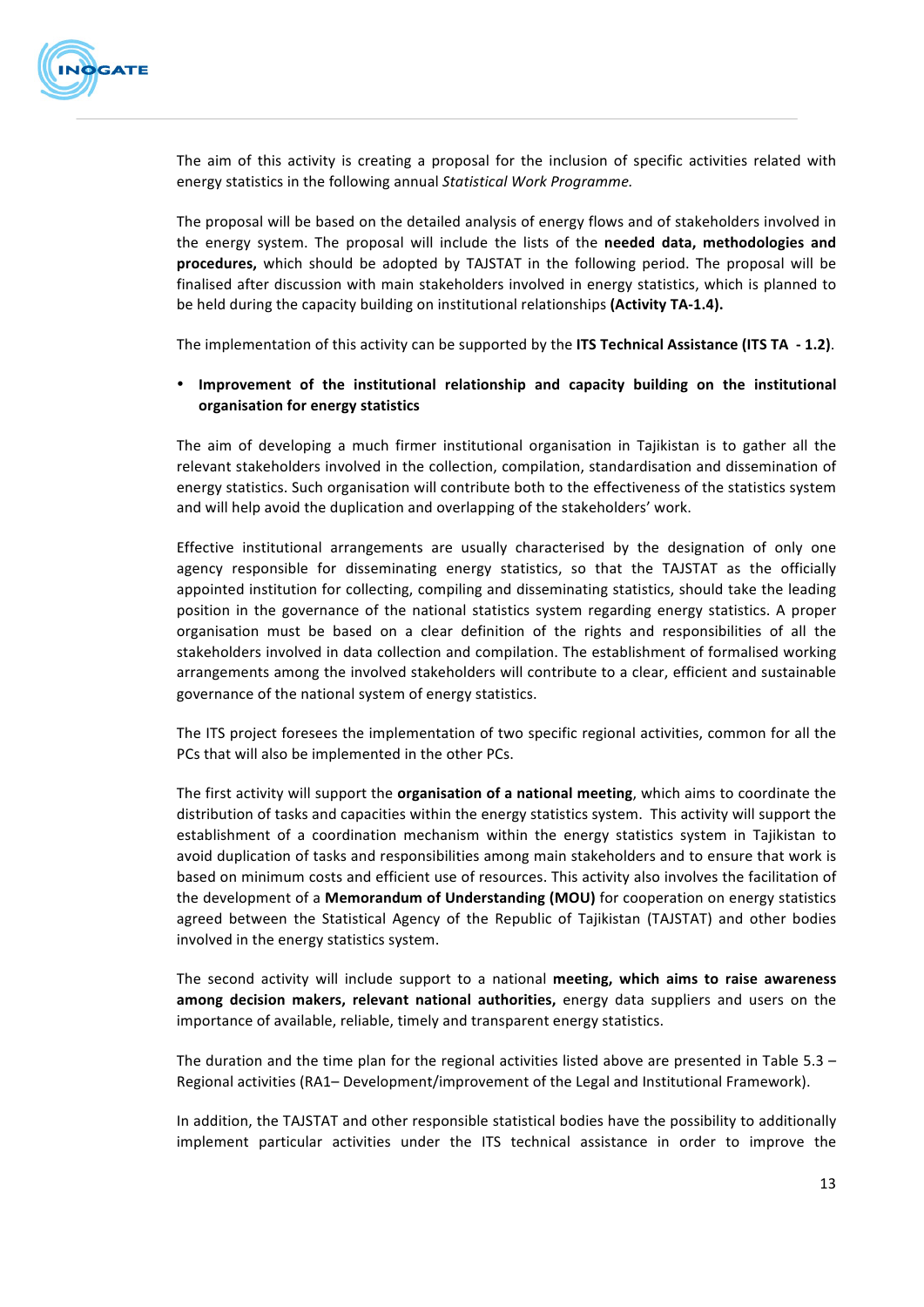

institutional relationship and increase capacity building on institutional organisation for energy statistics in Tajikistan (ITS TA-1.3, ITS TA-1.4). This should in turn result with the establishment of permanent communication and discussions about energy data, and will help to establish concrete relationships between relevant stakeholders involved in the collection, compilation and dissemination of energy data. Particularly, clear relations between the Ministry of Energy and Industry (MEI), joint stock holding company "Barki Tojik" OJSC, Tajiktransgas OJSC, Tajik Aluminium Plant and others should be established. More detailed description of the activities ITS TA-1.3 and ITS TA-1.4 can be found in Annex 2.

The energy sector of Tajikistan includes several main entities. The electric power is the responsibility of the state-owned joint stock holding company Barki Tojik, which entirely controls the production, transportation and distribution of electricity in Tajikistan. Oil and gas production, and development of oil and gas deposits are the responsibility of the State Committee for Oil and Gas. The national gas company TajikGas carries out distribution of natural gas and liquefied petroleum gas in Tajikistan. The State Company Tajiknefteproduct carries out the import and distribution of oil products. The Ministry of Energy and Industry controls the coal-mining sector.

The Tajik Aluminium Plant is the country's largest electricity consumer.

The Ministry of Economic Development and Trade (MEDT) plays an important role in the energy market regulation processes. It is also responsible for licensing, approval of investment plans and safety standards.

In addition to the proposed activities listed above, the TAJSTAT must consider very seriously the need for the employment of additional statisticians for energy statistics. It is estimated that at least two persons are needed and without proper organisation of human capacities in the TAJSTAT, it will be impossible to implement ITS proposed activities.

Moreover, the TAJSTAT needs to appoint a division, which will be responsible for energy statistics. The TAJSTAT is completely aware of the growing importance of energy statistics for different users: ministries and other institutions.

# **4.2. Key area 2: Development of a reporting system based on international (IEA/ EUROSTAT) standards**

#### • **Capacity building on EU and International Energy Statistics Standards**

The Statistical Agency collects and compiles monthly data on coal, natural gas, petroleum products (gasoline, diesel fuel, mazut, bitumen, asphalt) and electricity production, import, export and consumption. It does not collect data on renewable energies (fuel wood, biomass, solar, wind).

Before any actions related to energy statistics, statisticians must be additionally educated and trained in energy measurement units, conversion equivalents, energy flows etc. For example, Tajikistan statisticians can use various available literatures, such as the publication *Energy Statistics Manual (prepared by the International Energy Agency (IEA) in cooperation with Statistical Office of the European Communities (Eurostat),* which certainly can significantly contribute to their better understanding of these issues in the future.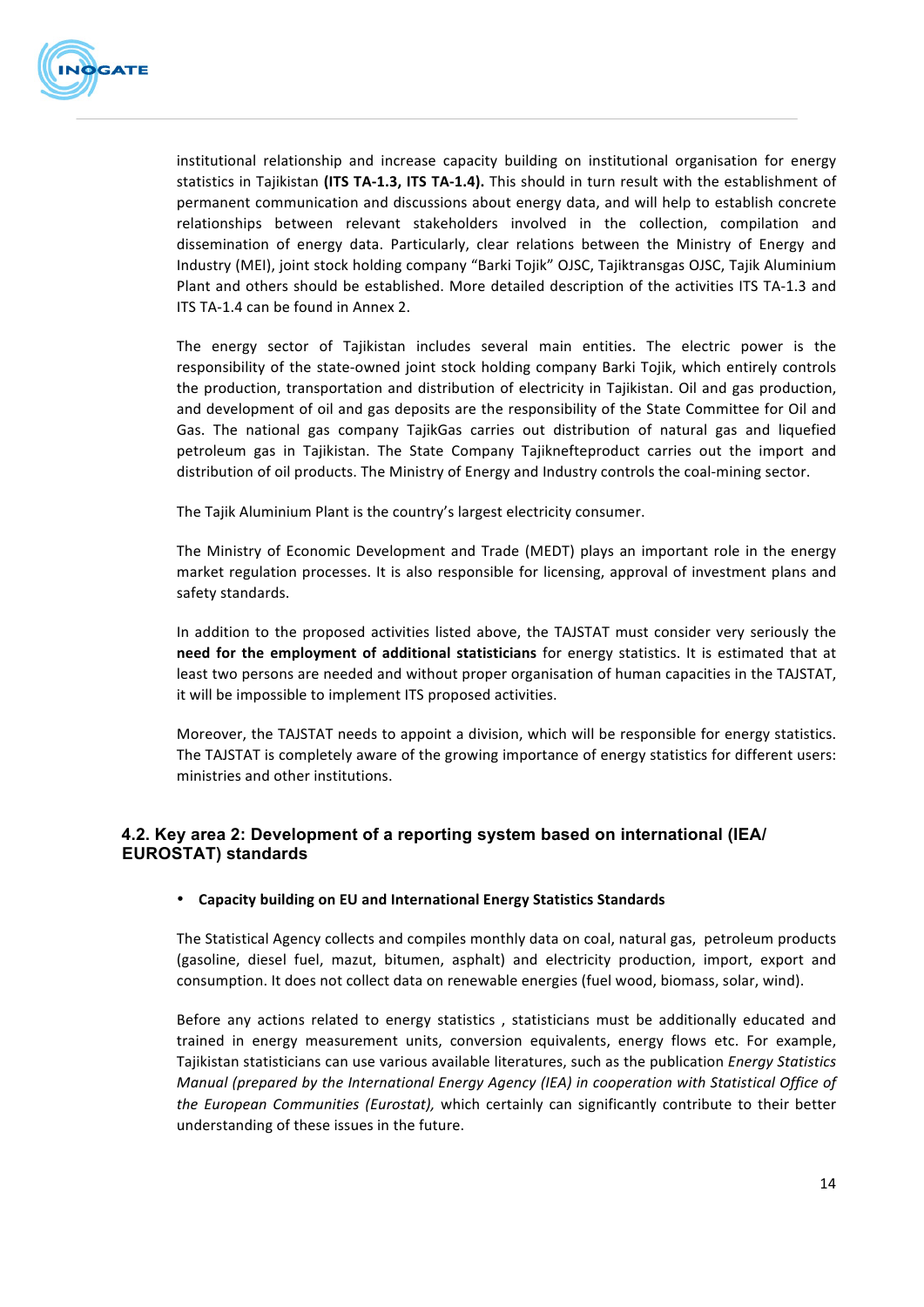

Taking into consideration that Tajikistan had compiled its last integrated energy balance more than twenty years ago, additional education and training on the standards applied to energy measurement units, conversion equivalents can be provided by **implementing special activity ITS TA – 2.1.** This activity can be supported by the ITS technical assistance.

# • Improvement of the methodologies for the collection, compilation, quality control and **dissemination of energy statistics**

ITS expert team intends to conduct a very detailed review of the methodologies and forms applied for the collection of the data on energy supply, transformations and consumption. The TAJSTAT needs to standardise forms for the collection of data, especially from the small and medium hydropower plants, which are privately owned. There is an urgent need to improve the reporting procedure of such energy subjects. It is proposed to establish a monthly reporting system from the small and medium hydro power producers.

On the basis of the energy statistics assessment and goals of the ITS project, it is recommended to Tajikistan to start with an improvement of energy statistics on the supply side. This means that TAJSTAT should adopt a concept and plan for the collection of data on production, exports, imports, transformation and losses of all energy forms, not only electricity. This requires the involvement of other energy companies and stakeholders in the reporting system.

This specially refers to the companies, which import, export and distribute natural gas, oil and petroleum products in Tajikistan. The data on imports and exports of energy forms will be aligned with those from the Customs Duty. The new concept of the reporting system should include reporting from refinery(ies).

ITS expert team considers it important to develop additional, separate and more precise questionnaires for particular subjects in the energy system, e.g. separate questionnaires for specific categories in the final energy consumers group. The new questionnaires should include questions not only on electricity production and consumption, but also data about production, transformation and consumption of other energy forms. ITS expert team will particularly work on composing the questionnaire for the manufacturing industry.

ITS expert team will review the possibility to include in the existing questionnaire questions about consumption of other energy forms.

Hence, the ITS expert team proposes the implementation of ITS TA-2.2 activity with an aim to **improve** the methodologies for energy data collection, compilation and dissemination in line **with EU and international standards.**

Additional problem in the TAJSTAT's system for data collection, elaboration and publication is weak statistics on other renewable energies (biomass, fuel wood, solar). Tajikistan has significant potential in hydro potentials energy, biomass and solar energy. Thus, according to the *National Strategy* and the National Development Programme for renewable energy sources for the period until 2015 there are various planned actions. It is expected that introducing renewable energies in Tajikistan's energy system will result with a significant impact on the energy balance of Tajikistan.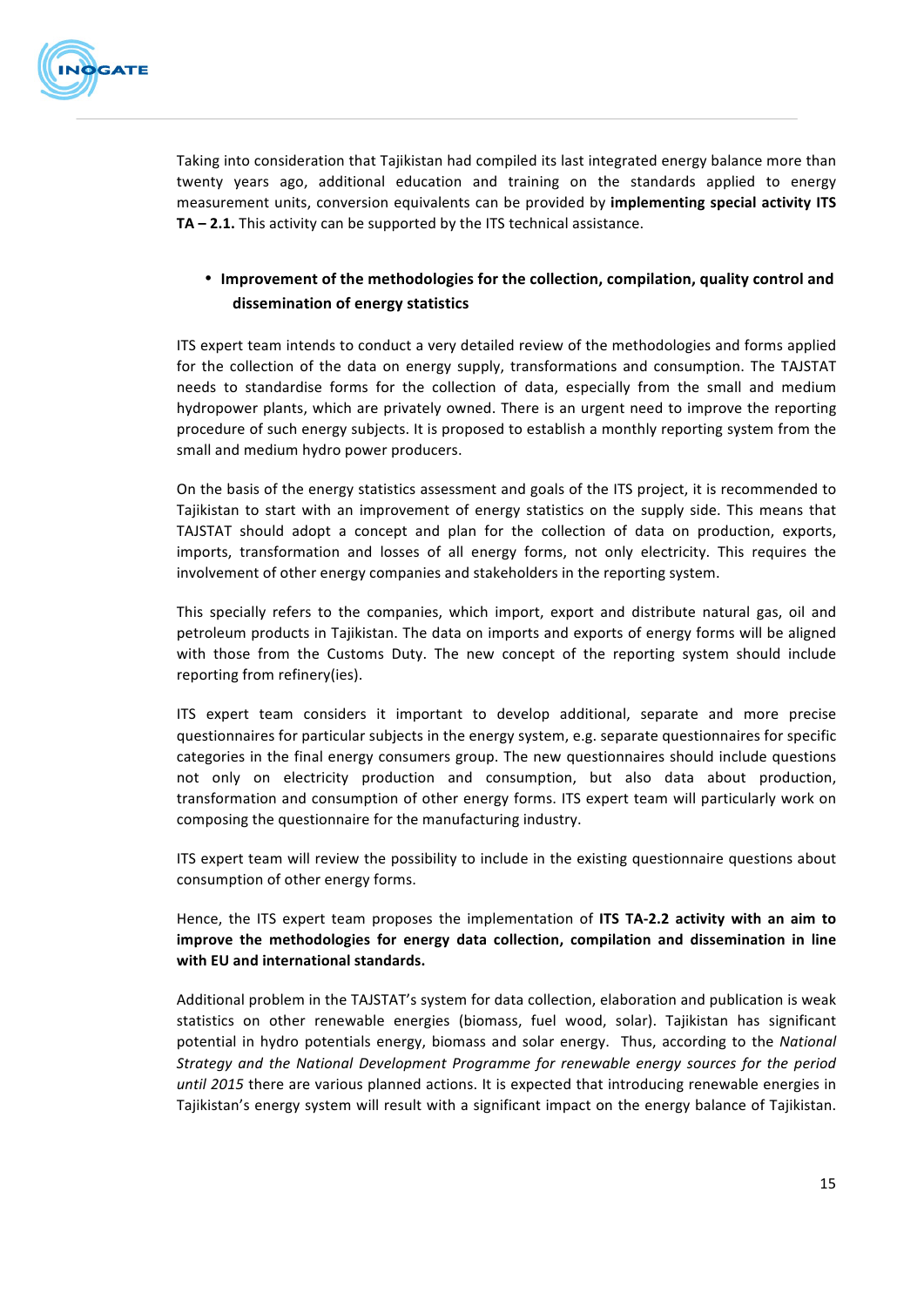

Proper collection of the data on renewable energies will certainly lead to more accurate energy statistics. 

One very specific problem is recognised in the case of Tajikistan. It refers to the insufficient coverage and absence of metering devices. The present issue is how to identify correctly electricity consumption by different types of consumers. These issues will be solved during the detailed preparation of the implementation phase.

#### • Adoption of existing surveys to the research on energy consumption

Energy surveys on final energy consumption in sub-sectors are time and resource-consuming activities, so in the case of Tajikistan, such activities are not recommended till a complete reporting system on energy supply is established and flows on the final energy consumption side are identified. ITS expert team considers that during the years 2013 and 2014, TAJSTAT should work mainly on the development of methodologies for the collection of data on energy supply (production, transformation and losses) and on appropriate collection of existing statistical and administrative data on final energy consumption.

In order to use the existing available systems for data collection, other than energy data, which are officially active in TAJSTAT, the ITS expert team suggests an analysis of the possibilities to include one question on energy in the regular surveys, for example, in regular *Living standard survey*. It is found that TAJSTAT publishes data about expenses on energy consumption (fuels) in households. The extension of this survey with only one question on the quantities of energy consumption could significantly contribute to the final energy consumption, especially to the estimates of renewable energy used (fuel wood, biomass). An ITS TA activity (ITS TA - 2.4.) is proposed for **analysing the** questions and methods for their inclusion into the regular surveys in the household sector.

The main results of the activities, which fall under Key area 2 will be proposals of the forms and procedures, which could serve as basis for TAJSTAT in the planning of new activities. TAJSTAT will certainly need to officially adopt new forms and procedures by its internal decrees, decisions or by other means, as the only way, which guarantees permanent activities in energy statistics.

# **4.3. Key area 3: Energy balances compilation and submission of the questionnaires to the IEA**

The structure and the content of the balances described in the Chapter 3.5 do not correspond to the IEA/EUROSTAT format, although they have the main structural components of the IEA/EUROSTAT balance.

The Tajikistan's energy balance described in chapter 3.3 opens many questions on the energy system structure and flows, so a revision of the overall energy chain and relations inside the chain will be needed.

In order to facilitate energy balance compilation, the ITS expert team proposes the implementation of ITS TA - 3.1., 3.2. and 3.3 which aims to provide assistance in energy balance compilation based on the improved energy data, as a result of the activities implemented in the framework of Key area 2. The ITS expert team will propose the adoption and application of a user-friendly,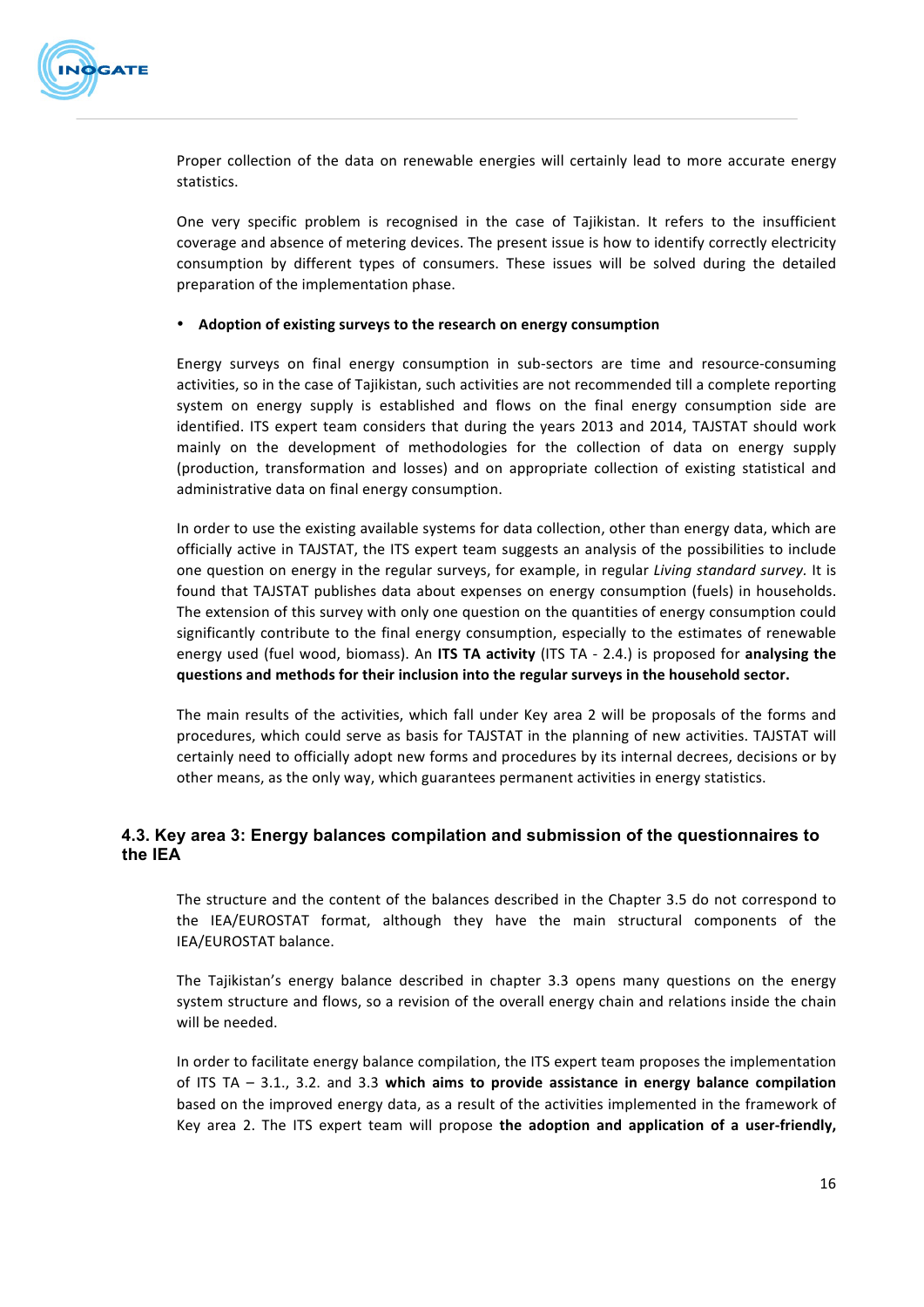

**simple software tool** for energy balance compilation, and the completion of 5 questionnaires which will be submitted to the IEA.

The activities will include a three-day training on the concepts applied on energy balance compilation and on the application of a simple model for energy balance compilation and completion of five energy questionnaires and their submission to the IEA. The implementation of this activity will be highly dependent on the results from the activities in Key area 2.

The implementation of the first two activities can start in the third quarter of 2013, and the result will be compiled energy balance for 2012. The assistance in the completion of the five energy questionnaires and their submission to the IEA/EUROSTAT is expected to be implemented by the end of 2013.

The main outcomes of this activity will be:

- increased capacity of the TAJSTAT to compile energy balances based on international standards,
- energy balance aligned with international standards, accessible and available for dissemination free of charge,
- energy questionnaires completed and submitted to the IEA

#### **4.4. Key area 4: Development of a reporting system for monthly energy statistics**

At the moment, the TAJSTAT has an obligation to provide to the government the data on the electricity production from HPPs on a monthly basis. The ITS project can provide **technical assistance TA-3.4** in the preparation of the monthly reports and procedures for electricity production and consumption. Because of the request from the government, it is suggested to start with the monthly statistics reporting parallel to the implementation of the previously listed activities, in first quarter of 2013.

It is also suggested to the TAJSTAT to follow and participate in the common (horizontal) activities (workshops, study tours) where this topic will be particularly discussed and where it will be possible to learn from the good practice examples.

#### **4.5. Key area 5: Development of a reporting system on energy prices**

TAJSTAT does not collect or publish energy prices. As energy prices reporting is not the main priority of the Tajikistan's ESAP at the moment, the ITS expert team intends to implement a more comprehensive analysis of the pricing conditions in 2013 and to agree with the PCs on the adoption of a common concept for data prices compilation and dissemination.

In the meantime, the TAJSTAT or any other stakeholder responsible for this type of reporting will have the possibility to learn about energy prices reporting from the countries, which can serve as examples of good practice during the common workshops, meetings and from various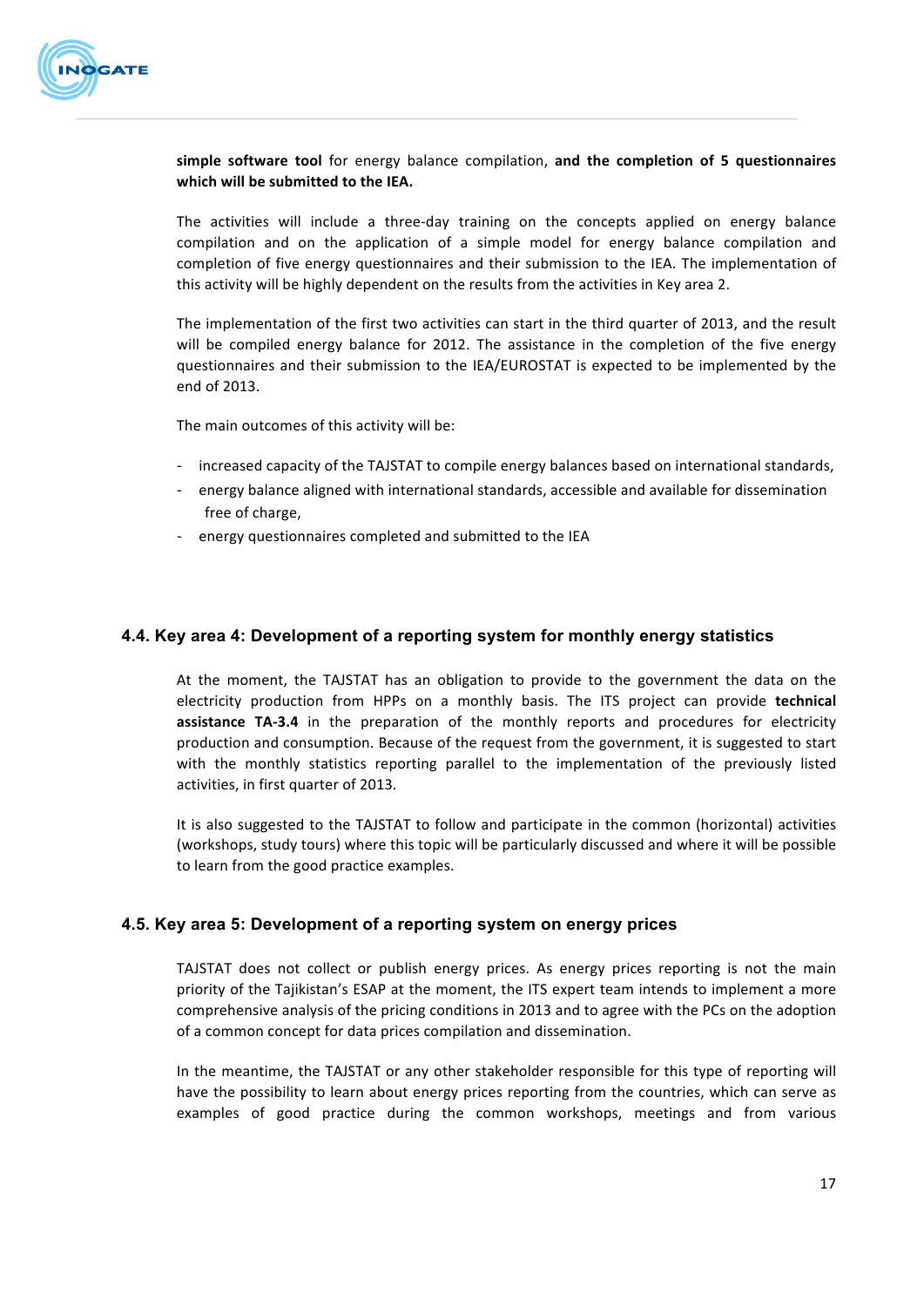

communication activities. TAJSTAT is recommended to start the establishment of the energy prices reporting system in the second half of 2014.

The Action Plan estimates that additional technical assistance in this area will be needed. However, the ITS expert team does not foresee provision of assistance for this activity at the moment, because of other priorities. At the end of 2013, the ITS expert team will analyse again the possibilities for ITS assistance in the development of energy prices reporting system in Tajikistan.

# **4.6. Key area 6: Development of a reporting system on energy and energy efficiency indicators**

The main energy indicators are related to data other than energy statistics, like national accounts (gross domestic product, value added, population, employed persons, etc.), trade and other statistics. The reliability and accuracy of these indicators depend on the quality and consistency of all input data.

In 2013, it is suggested to the Statistical Agency of the Republic of Tajikistan to explore initially the availability of all data needed for the calculation of main energy indicators, and to develop indicators according to international methodologies. During 2014, the ITS project will implement several vertical activities related to this topic e.g. providing training on energy and energy efficiency indicators and on modelling of energy data.

Development of energy efficiency indicators requires much more sophisticated statistical and modelling procedures and skills, which, according to the current situation, cannot be realised in the planned project period. So, the ITS expert team did not envisage Technical assistance for this activity. 

Energy efficiency indicators, besides depending on energy consumption, depend on a number of other factors, and require the collection of additional data not available in main statistics. They are mainly based on the information gathered from the extensive surveys on energy consumption characteristics, technology used, building characteristics and other factors in different consumption sectors (industry, transport, households, and services). Besides a statistical analysis, energy efficiency indicators require specific professional skills, like energy modelling and similar analytical skills related to the identification of end-use energy consumption.

In 2014, following the joint INOGATE and IEA Energy Statistics and Indicators Training in Tbilisi, Georgia (5.-9. November 2012), the ITS project plans to implement additional regional activities related with this topic such as a study tour and regional workshops (RA 5).

The study tour will include, in addition to a visit to an advanced NSI in energy statistics and energy balances, a provision of a short training/workshop on energy and energy efficiency indicators (RA 5).

Also, in 2013 and 2014, during the international conference: *Achievement of the Energy Statistics* Action Plans and workshop (RA 6) the Statistical Agency of the Republic of Tajikistan will be able to observe the progress and improvement of energy efficiency indicators in some Partner Countries, which are more advanced in such analyses.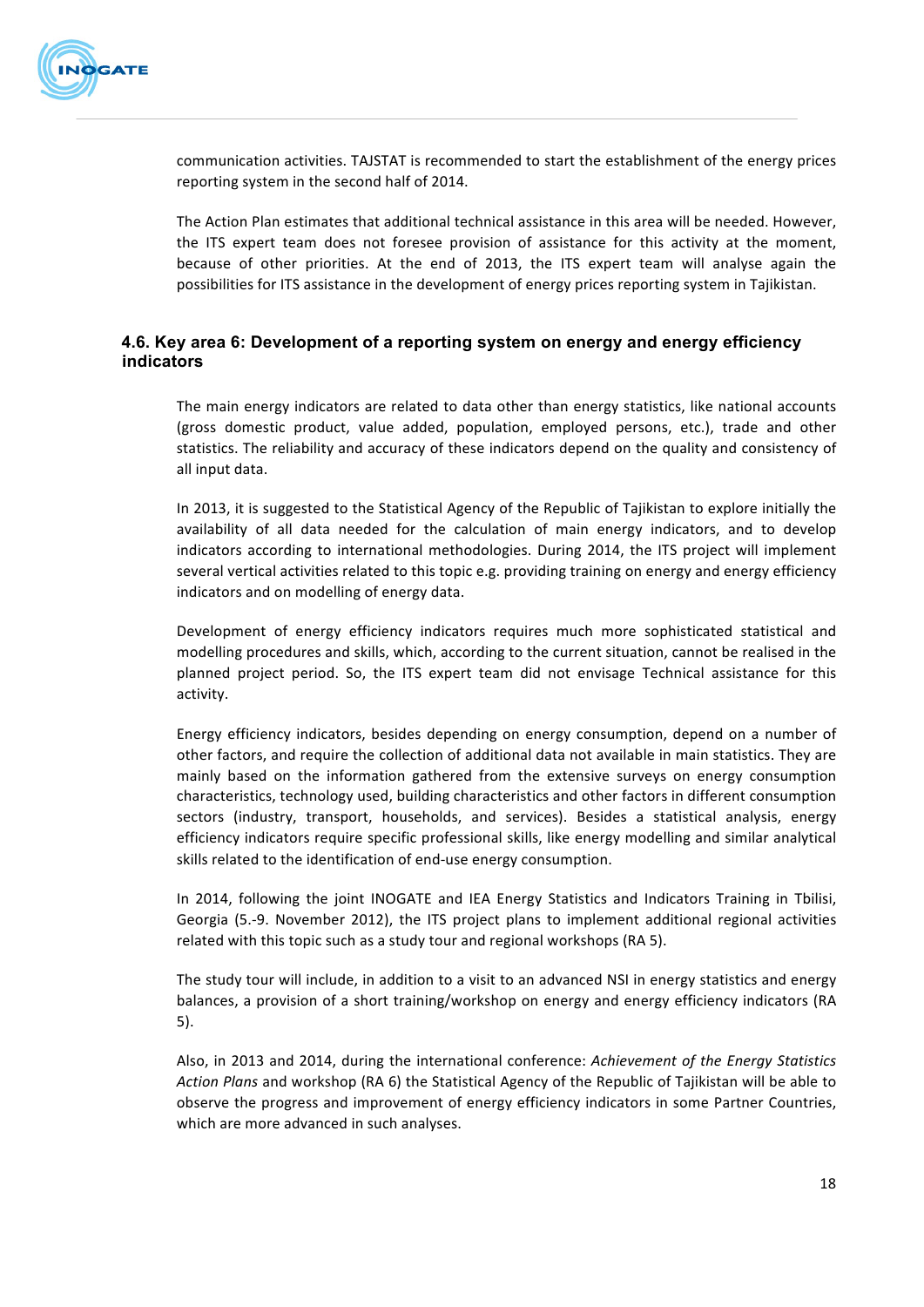

The ITS project will disseminate project results on the official web page and during the implementation together with various other communication activities planned in the framework of the INOGATE project.

If, at the end of 2013, the Statistical Agency of the Republic of Tajikistan estimates that it can conduct specific surveys on energy consumption on its own, then in 2014 the Action Plan for that year will be updated with the estimation of the resources needed to provide only technical assistance for this activity. The ITS project estimates that an engagement of external technical assistance for this activity will be needed, however this technical assistance cannot be provided by the ITS project.

# **5. NEEDED RESOURCES FOR THE ACTION PLAN IMPLEMENTATION AND SUPPORT FROM THE ITS PROJECT**

In order to achieve target goals described in the previous chapter, the Statistical Agency of the Republic of Tajikistan (TAJSTAT) and other main stakeholders in energy statistics should have certain resources at their disposal to implement the proposed activities.

In this Action Plan, resources are expressed in terms of:

- total needed expert *Technical assistance* (TA) for overall activities envisaged under this Action Plan (man/days),
- *ITS Technical assistance* at country level  *ITS TA* (man/days) and *ITS Regional assistance -***ITS RA**, as support to the implementation of the selected activities;
- the engagement of the *local experts (ITS LE)* for the implementation of specific tasks within particular activities (man/days),
- needed availability of the existing *human capacities* (HC) within energy statistics system in the Partner Country (Tajikistan), which will have to actively participate in the implementation of the Action Plan (man/days),
- estimation of the needs for *new additional staff (NS)* in Partner Country in the field of energy statistics (man/year) in case where such staff does exists or where existing capacities are not sufficient to implement targeted actions.

The estimation of all resources needed for the implementation of Tajikistan's Action Plan is presented in Table 5-1.

Total Technical assistance (TA) is based on estimates of the needed professional consultation services, expressed in man/day units. These services include on-site trainings, small workshops, personal education, etc. Technical assistance from ITS project (ITS TA) is assistance to the selected activities, which maximally contribute to the energy statistics progress.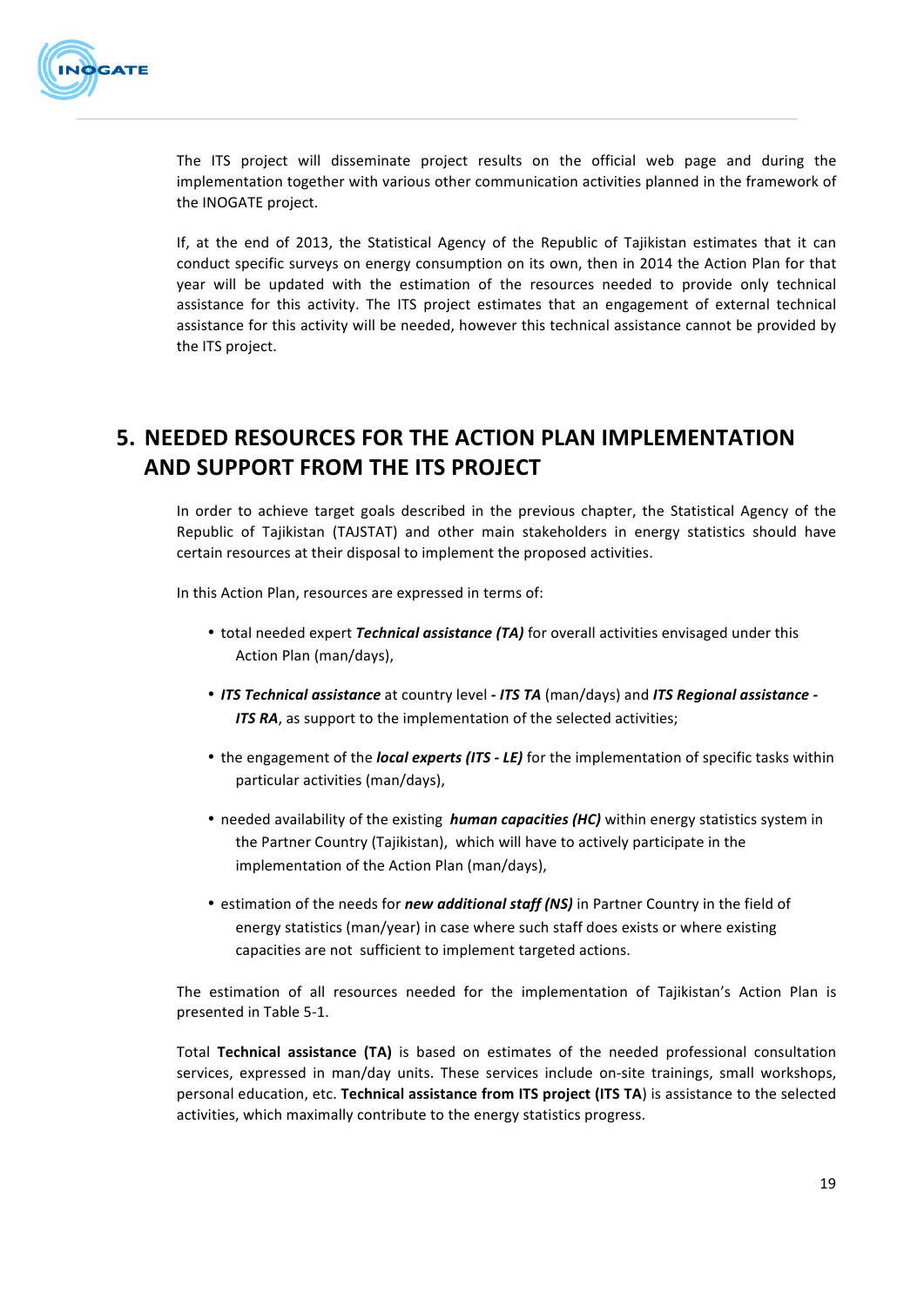

Engagement of local experts within ITS project (ITS LE) is envisaged mainly in cases where implementation of the surveys on energy consumption is planned. The implementation of energy surveys strongly depends on the existence of certain prerequisites such as supporting Programs in NSIs, available human resources, and others. If the Partner Country can ensure budget for the conduction of the surveys, ITS project will provide technical assistance for the methodologies development and implementation of the surveys. At the moment, the Action Plan does not foresee the conduct of such surveys in Tajikistan.

In order to ensure the implementation of the activities defined in the Action Plan, the PCs need to ensure the availability of appropriate staff or **human capacities (HC)**, which will actively participate in the implementation of the activities. In cases where such does not exist, the Action Plan estimates the needs for the employment of **new staff (NS)**, which are expressed in man units. In the case of Tajikistan, the ITS project estimates that the employment of new personnel is needed.

The total technical assistance in Tajikistan is estimated to 59 man/days, and the ITS project **support can provide 48 man/days or 80 percent of the total assistance needed. Tajikistan is** requested to place at the disposal of the ITS expert team, its experts in energy statistics, a total amount of approximately 157 man/days. There is a need for additional employment in TAJSTAT for the energy statistics activities.

The breakdown of resources by key areas is presented in the table 5-2, while more detailed presentation of the implementation schedule of certain activities (horizontal and vertical activities), including breakdown of resources, is shown in table 5-3.

| Years                                    | 2012<br>2013   |          |                |              |                         | 2014                    |                |                |                         |          |                |
|------------------------------------------|----------------|----------|----------------|--------------|-------------------------|-------------------------|----------------|----------------|-------------------------|----------|----------------|
| Quarters                                 | total          | 3.       | 4              | $\mathbf{1}$ | $\overline{\mathbf{2}}$ | $\overline{\mathbf{3}}$ | $\overline{a}$ | $\mathbf{1}$   | $\overline{\mathbf{2}}$ | 3        | $\overline{a}$ |
| <b>Technical assistance (TA):</b>        |                |          |                |              |                         |                         |                |                |                         |          |                |
| Total technical assistance, man/days     | 59             | $\Omega$ | $\overline{0}$ |              |                         |                         | 23 1 1 18      | 5 <sup>1</sup> | $\Omega$                |          | 6 5            |
| ITS TA, man/day                          | 48             | $\Omega$ | $\mathbf 0$    | 19           | $\overline{\mathbf{1}}$ |                         | 1 17           | 5              | $\mathbf 0$             | $\Omega$ | -5             |
| ITS LE, man/day                          | $\mathbf 0$    | $\Omega$ | $\Omega$       | $\Omega$     | $0\quad 0$              |                         | $\overline{0}$ | $\Omega$       | $\Omega$                | $\Omega$ | $\Omega$       |
| Human capacities (HC) in Partner Country |                |          |                |              |                         |                         |                |                |                         |          |                |
| Total, man/day                           | 157            | 0        | $\mathbf{0}$   | 63           | $\overline{\mathbf{3}}$ |                         | 3 52 15        |                | $\mathbf{0}$            | 6        | 15             |
| <b>Additional employment</b>             |                |          |                |              |                         |                         |                |                |                         |          |                |
| Total, man/year                          | $\overline{2}$ |          |                |              |                         |                         |                |                |                         |          |                |

**Table 5-1:** Resources for the Tajikistan's Energy Statistics Action Plan 2012 – 2015 implementation

**Table 5-2**: Specification of the resources for Tajikistan's Energy Statistics Action Plan 2012 – 2015 implementation

| Years    |                           | 2012 |  | 2013 |  | 2014 |  |
|----------|---------------------------|------|--|------|--|------|--|
| Quarters | total 3 4 1 2 3 4 1 2 3 4 |      |  |      |  |      |  |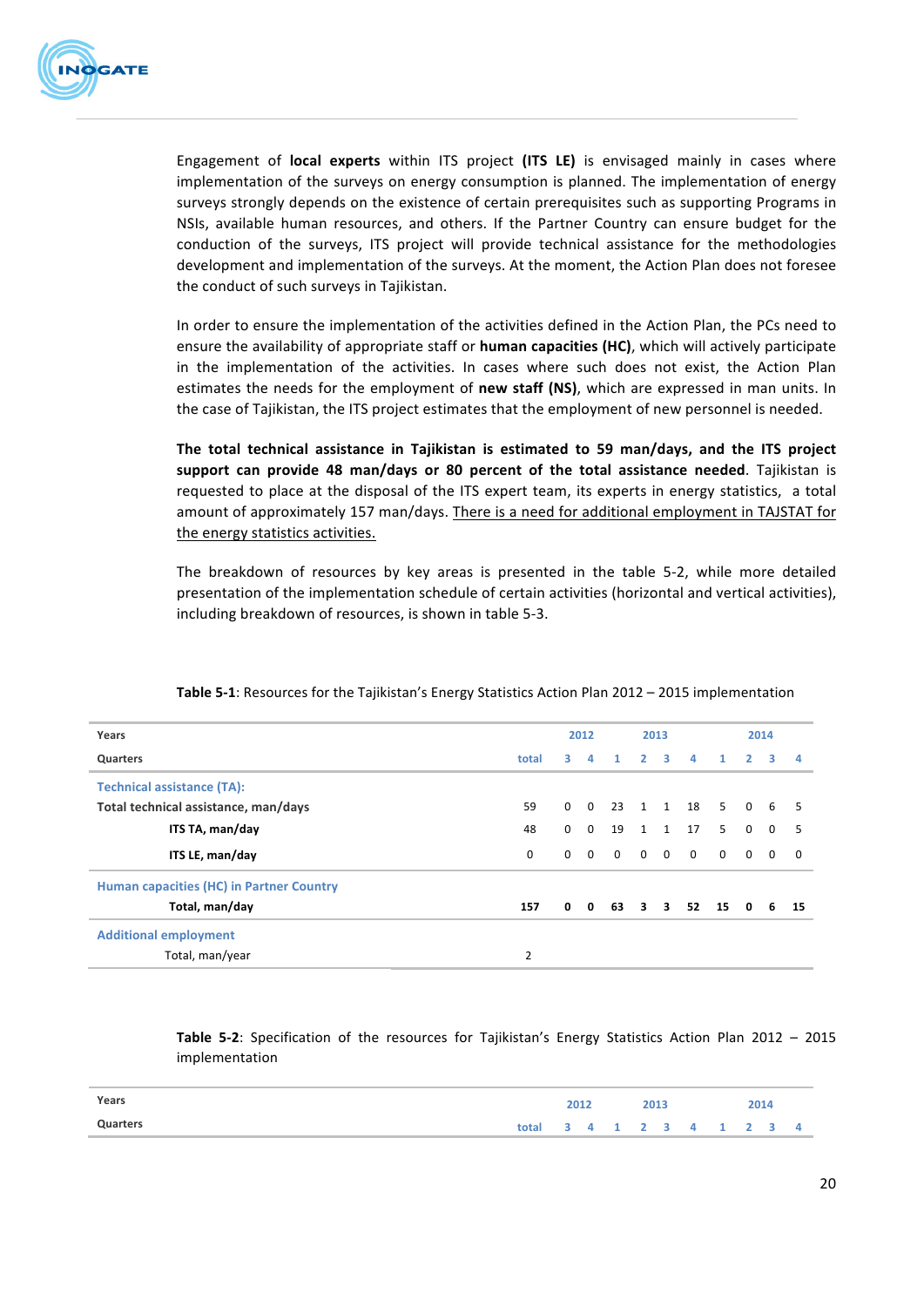

| TA 1. Development/improvement of Legal and Institutional Framework including:                                              |       |             |             |             |              |              |                |             |   |              |             |
|----------------------------------------------------------------------------------------------------------------------------|-------|-------------|-------------|-------------|--------------|--------------|----------------|-------------|---|--------------|-------------|
| TA, man/day                                                                                                                | 6     | 0           | 0           | 6           | $\mathbf 0$  | 0            | 0              | 0           | 0 | 0            | 0           |
| ITS TA, man/day                                                                                                            | 6     | $\mathbf 0$ | 0           | 6           | $\pmb{0}$    | 0            | 0              | 0           | 0 | 0            | 0           |
| ITS LE, man/day                                                                                                            | 0     | $\mathbf 0$ | $\mathbf 0$ | 0           | $\mathbf 0$  | $\mathbf 0$  | $\mathbf 0$    | $\mathbf 0$ | 0 | $\mathbf{0}$ | 0           |
| HC, man/day                                                                                                                | 12    | 0           | 0           | 12          | 0            | $\mathbf 0$  | 0              | $\mathbf 0$ | 0 | $\mathbf 0$  | 0           |
| TA 2. Improvement of data collection, compilation, management and analysing in line with EU and international<br>standards |       |             |             |             |              |              |                |             |   |              |             |
| TA, man/day                                                                                                                | 24    | 0           | $\pmb{0}$   | 15          | $\mathbf 1$  | $1\,$        | $\overline{2}$ | 5           | 0 | 0            | 0           |
| ITS TA, man/day                                                                                                            | 22    | 0           | 0           | 13          | $\mathbf{1}$ | $\mathbf{1}$ | $\overline{2}$ | 5           | 0 | 0            | 0           |
| ITS LE, man/day                                                                                                            | 0     | $\mathbf 0$ | $\mathbf 0$ | 0           | $\mathbf 0$  | 0            | 0              | 0           | 0 | $\mathbf 0$  | 0           |
| HC, man/day                                                                                                                | 72    | $\Omega$    | $\mathbf 0$ | 45          | 3            | 3            | 6              | 15          | 0 | $\mathbf 0$  | $\mathbf 0$ |
| Surveys on energy consumption, thous. €                                                                                    |       |             |             |             |              |              |                |             |   |              |             |
| Industry - 0 units                                                                                                         | 0     |             |             |             |              |              |                |             |   |              |             |
| Transport - 0 units                                                                                                        | 0     |             |             |             |              |              |                |             |   |              |             |
| Households - 0 units                                                                                                       | 0     |             |             |             |              |              |                |             |   |              |             |
| Service - 0 units                                                                                                          | 0     |             |             |             |              |              |                |             |   |              |             |
| Others (agriculture, constr) - 0 units                                                                                     | 0     |             |             |             |              |              |                |             |   |              |             |
| TA 3. Energy and commodity balance compilation in line with EUROSTAT/IEA methodologies                                     |       |             |             |             |              |              |                |             |   |              |             |
| TA, man/day                                                                                                                | 22    | 0           | 0           | 2           | 0            | 0            | 15             | 0           | 0 | 0            | 5           |
| ITS TA, man/day                                                                                                            | 20    | 0           | $\mathbf 0$ | 0           | $\mathbf 0$  | $\mathbf 0$  | 15             | 0           | 0 | $\mathbf 0$  | 5           |
| ITS LE, man/day                                                                                                            | 0     | 0           | $\mathbf 0$ | 0           | 0            | $\mathbf 0$  | $\mathbf 0$    | 0           | 0 | 0            | 0           |
| HC, man/day                                                                                                                | 66    | $\mathbf 0$ | $\mathbf 0$ | 6           | $\pmb{0}$    | $\mathbf 0$  | 45             | $\mathbf 0$ | 0 | $\mathbf 0$  | 15          |
| TA 4. Development of the reporting system on energy prices                                                                 |       |             |             |             |              |              |                |             |   |              |             |
| TA, man/day                                                                                                                | 6     | 0           | 0           | 0           | 0            | 0            | 0              | 0           | 0 | 6            | 0           |
| ITS TA, man/day                                                                                                            | 0     | $\mathbf 0$ | $\mathbf 0$ | 0           | 0            | $\mathbf 0$  | 0              | 0           | 0 | 0            | 0           |
| ITS LE, man/day                                                                                                            | 0     | 0           | $\mathbf 0$ | 0           | $\pmb{0}$    | $\mathbf 0$  | 0              | 0           | 0 | $\mathbf 0$  | 0           |
| HC, man/day                                                                                                                | 6     | 0           | 0           | 0           | 0            | $\mathbf 0$  | 0              | 0           | 0 | 6            | 0           |
| TA 5. Development of the energy and energy efficiency indicators                                                           |       |             |             |             |              |              |                |             |   |              |             |
| TA, man/day                                                                                                                | 1     | 0           | 0           | 0           | 0            | 0            | $\mathbf{1}$   | 0           | 0 | 0            | 0           |
| ITS TA, man/day                                                                                                            | 0     | $\mathbf 0$ | $\pmb{0}$   | 0           | $\mathbf 0$  | $\mathbf 0$  | $\pmb{0}$      | $\pmb{0}$   | 0 | $\mathbf 0$  | 0           |
| LE, man/day                                                                                                                | 0     | 0           | 0           | 0           | 0            | 0            | 0              | 0           | 0 | 0            | 0           |
| HC, man/day                                                                                                                | $1\,$ | 0           | $\mathbf 0$ | 0           | $\mathbf 0$  | 0            | $\mathbf{1}$   | 0           | 0 | 0            | 0           |
| <b>TOTAL</b>                                                                                                               |       |             |             |             |              |              |                |             |   |              |             |
| TA, man/day                                                                                                                | 59    | $\pmb{0}$   | $\mathbf 0$ | 23          | $\mathbf{1}$ | $\mathbf{1}$ | 18             | 5           | 0 | 6            | 5           |
| ITS TA, man/day                                                                                                            | 48    | 0           | 0           | 19          | $\mathbf{1}$ | $\mathbf 1$  | 17             | 5           | 0 | 0            | 5           |
| LE, man/day                                                                                                                | 0     | $\mathbf 0$ | $\mathbf 0$ | $\mathbf 0$ | $\pmb{0}$    | $\mathbf 0$  | $\pmb{0}$      | $\pmb{0}$   | 0 | 0            | 0           |
| HC, man/day                                                                                                                | 157   | 0           | 0           | 63          | 3            | 3            | 52             | 15          | 0 | 6            | 15          |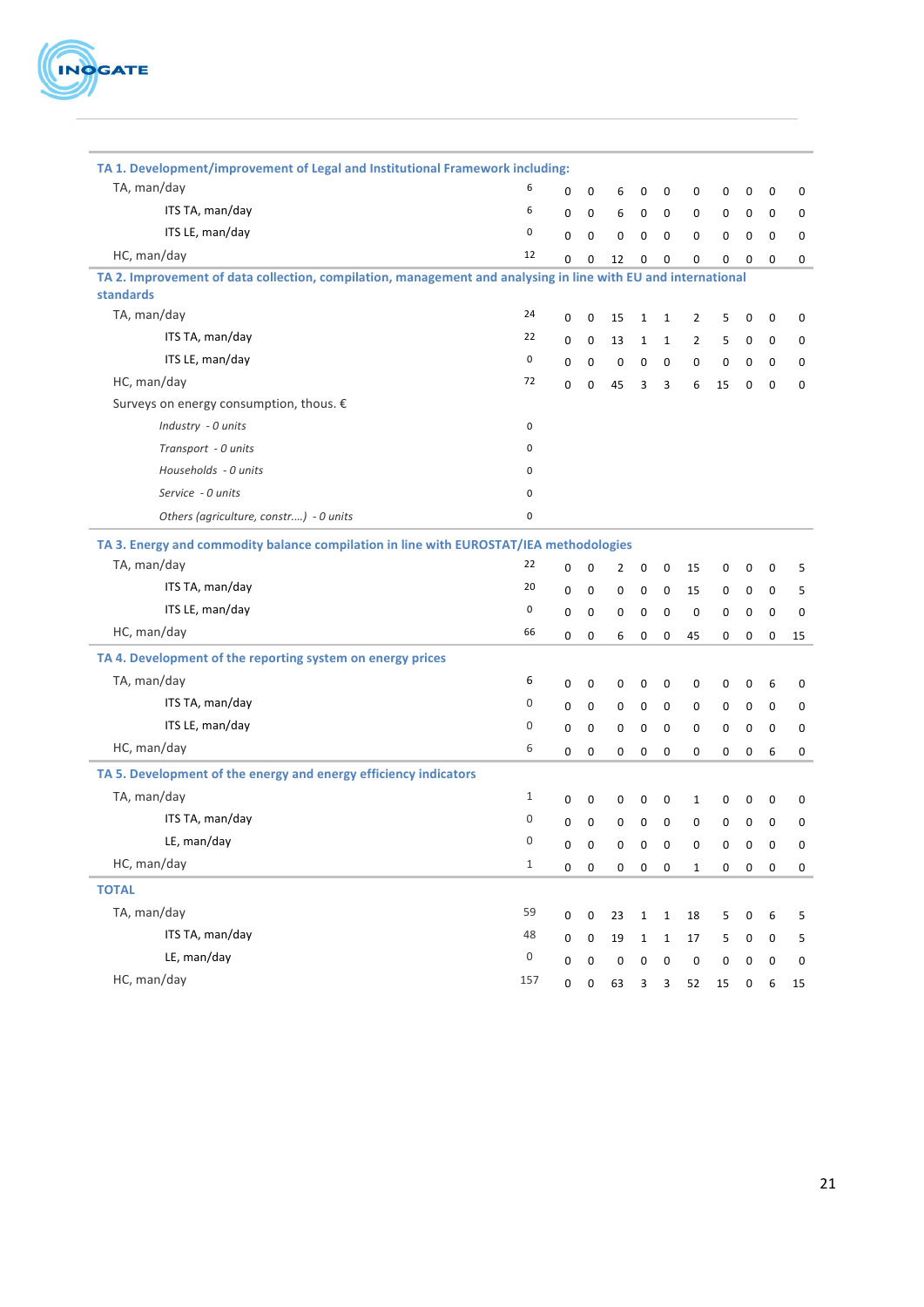

Table 5-3: Energy Statistics Action Plan 2012 - 2015 for Tajikistan: Technical assistance (TA) and Regional activities (RA)

| <b>Needed</b><br>TA.<br>man/days<br>2<br>$\overline{2}$<br>$\overline{2}$ | <b>ITS</b><br>support,<br>(ITS TA)<br>TA 1. Development/improvement of Legal and Institutional Framework including:<br>yes<br>yes<br>yes | 3<br>4 | $\mathbf{1}$ | $\overline{2}$ | 3 | 4 | 1 | $\overline{2}$ | 3 | Δ |
|---------------------------------------------------------------------------|------------------------------------------------------------------------------------------------------------------------------------------|--------|--------------|----------------|---|---|---|----------------|---|---|
|                                                                           |                                                                                                                                          |        |              |                |   |   |   |                |   |   |
|                                                                           |                                                                                                                                          |        |              |                |   |   |   |                |   |   |
|                                                                           |                                                                                                                                          |        |              |                |   |   |   |                |   |   |
|                                                                           |                                                                                                                                          |        |              |                |   |   |   |                |   |   |
|                                                                           |                                                                                                                                          |        |              |                |   |   |   |                |   |   |
|                                                                           |                                                                                                                                          |        |              |                |   |   |   |                |   |   |
|                                                                           |                                                                                                                                          |        |              |                |   |   |   |                |   |   |
|                                                                           | TA 2. Improvement of the data collection, compilation, management and analysing in line with EU and international                        |        |              |                |   |   |   |                |   |   |
| $\overline{2}$                                                            |                                                                                                                                          |        |              |                |   |   |   |                |   |   |
|                                                                           |                                                                                                                                          |        |              |                |   |   |   |                |   |   |
| 3                                                                         | yes                                                                                                                                      |        |              |                |   |   |   |                |   |   |
| 3                                                                         | yes                                                                                                                                      |        |              |                |   |   |   |                |   |   |
| 3                                                                         | yes                                                                                                                                      |        |              |                |   |   |   |                |   |   |
|                                                                           | yes                                                                                                                                      |        |              |                |   |   |   |                |   |   |
| 7                                                                         | yes                                                                                                                                      |        |              |                |   |   |   |                |   |   |
|                                                                           | 3                                                                                                                                        |        |              |                |   |   |   |                |   |   |

Industry **Department of the Community Community** of the Community Community Community Community Community Community Transport Households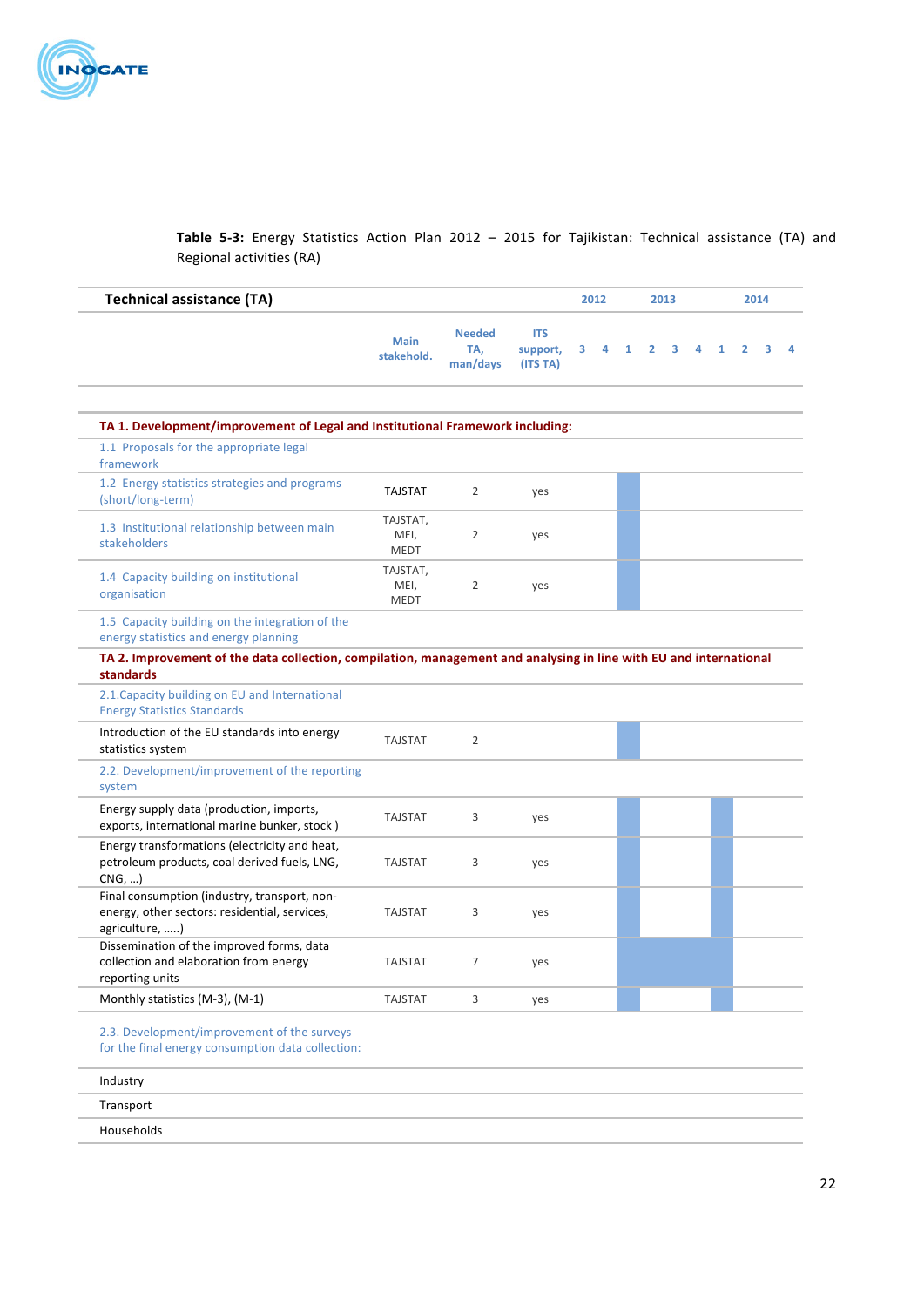

| Service                                                                                                        |                |                |     |  |  |
|----------------------------------------------------------------------------------------------------------------|----------------|----------------|-----|--|--|
| Others (agriculture, construction)                                                                             |                |                |     |  |  |
| 2.4. Adaptation of the existing surveys to the<br>research on energy consumption                               | <b>TAJSTAT</b> | 3              | yes |  |  |
| 2.5 Reconstruction of the data from energy<br>surveys in the years after the reference year                    |                |                |     |  |  |
| TA 3. Energy and commodity balance compilation in line with EUROSTAT/IEA methodologies                         |                |                |     |  |  |
| 3.1. Compilation of the commodity balances<br>$(2011, 2012, 2013)$ :                                           |                |                |     |  |  |
| Electricity and heat                                                                                           | <b>TAJSTAT</b> | 3              | yes |  |  |
| Natural gas                                                                                                    | <b>TAJSTAT</b> | 3              | yes |  |  |
| Oil                                                                                                            | <b>TAJSTAT</b> | 3              | yes |  |  |
| Solid fossil fuels and manufactured gas                                                                        | <b>TAJSTAT</b> | 3              | yes |  |  |
| Renewable and waste                                                                                            | <b>TAJSTAT</b> | 3              | yes |  |  |
| 3.2. Application of the simple tool for the energy<br>balance compilation:                                     |                |                |     |  |  |
| Application and adoption of the user friendly<br>tool for the energy balance compilation                       | <b>TAJSTAT</b> | 1              | yes |  |  |
| Energy supply data compilation                                                                                 | <b>TAJSTAT</b> | 1              | yes |  |  |
| Energy transformation data compilation                                                                         | <b>TAJSTAT</b> | $\mathbf{1}$   | yes |  |  |
| Data on final energy consumption                                                                               | <b>TAJSTAT</b> | $\mathbf{1}$   | yes |  |  |
| 3.3. Dissemination of annual energy<br>questionnaires to IEA:                                                  |                |                |     |  |  |
| Electricity and heat, Natural Gas, Oil, Solid fossil<br>fuels and manufactured gas, Renewable and<br>waste     | <b>TAJSTAT</b> | $\mathbf{1}$   | yes |  |  |
| 3.4. Monthly energy statistics reporting                                                                       |                |                |     |  |  |
| Dissemination of monthly energy balances (M-<br>$3)$ , (M-1)                                                   | <b>TAJSTAT</b> | $\overline{2}$ |     |  |  |
| TA 4. Development of the reporting system on energy prices                                                     |                |                |     |  |  |
| 4.1. Development of the methodology for:                                                                       |                |                |     |  |  |
| a) electricity and gas prices reporting for<br>industrial customers and households<br>(EUROSTAT)               | <b>TAJSTAT</b> | 2              |     |  |  |
| b) energy prices reporting (IEA)                                                                               | <b>TAJSTAT</b> | 2              |     |  |  |
| 4.2. Dissemination of the reports on gas and<br>electricity prices                                             | <b>TAJSTAT</b> | 2              |     |  |  |
| TA 5. Development of the energy and energy efficiency indicators                                               |                |                |     |  |  |
| 5.1 Review of the data available for energy<br>indicators compilation, assessment of the<br>needed data        | <b>TAJSTAT</b> | $\mathbf{1}$   |     |  |  |
| 5.2 Development of the methodology for energy<br>indicators monitoring and verification                        | <b>TAJSTAT</b> |                |     |  |  |
| 5.3 Adaptation, training and application of the<br>user friendly tool for the energy indicators<br>calculation | <b>TAJSTAT</b> |                |     |  |  |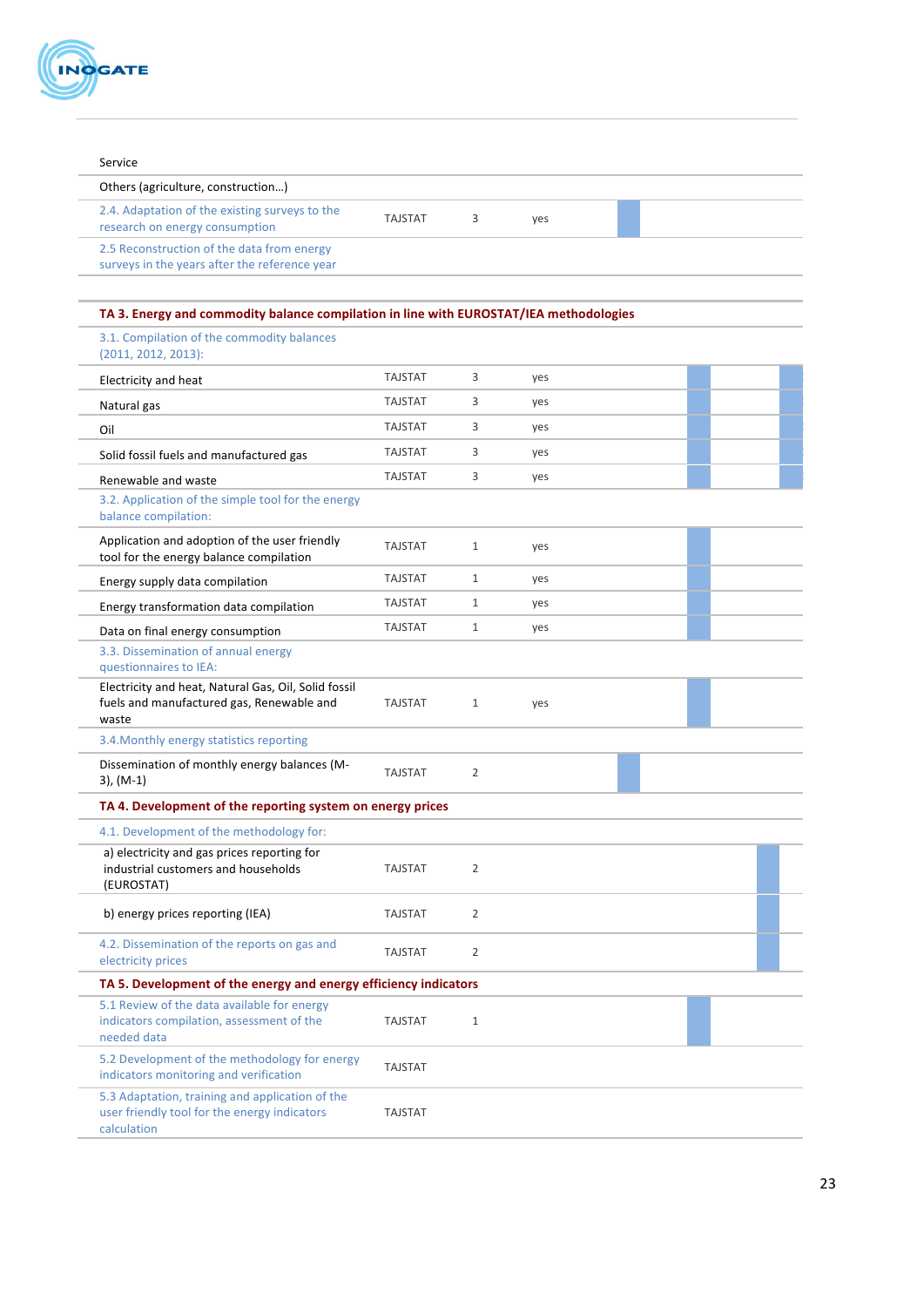

| <b>REGIONAL ACTIVITIES (RA)</b>                                                                                                            |                            | 2012 |   | 2013         |                |   |   | 2014         |                |   |   |
|--------------------------------------------------------------------------------------------------------------------------------------------|----------------------------|------|---|--------------|----------------|---|---|--------------|----------------|---|---|
|                                                                                                                                            | <b>Duration</b><br>in days | з    | 4 | $\mathbf{1}$ | $\overline{2}$ | 3 | 4 | $\mathbf{1}$ | $\overline{2}$ | 3 | 4 |
| RA 1: Development/improvement of the Legal and Institutional Framework                                                                     |                            |      |   |              |                |   |   |              |                |   |   |
| 1st workshop: Energy Statistics                                                                                                            |                            |      |   |              |                |   |   |              |                |   |   |
| Network meeting: Development of<br>ESAP and establishment of ESN, 25-26<br>September 2012                                                  | $\overline{2}$             |      |   |              |                |   |   |              |                |   |   |
| International Conference on Raising<br>Awareness on the Importance of<br>Energy Statistics for National Policies,<br><b>March 2013</b>     | $\overline{2}$             |      |   |              |                |   |   |              |                |   |   |
| Support to the national meeting on the<br>importance of the energy statistics for<br>national policies                                     | $\mathbf{1}$               |      |   |              |                |   |   |              |                |   |   |
| Support to the national meeting on the<br>division of the labour and data sharing<br>among stakeholders                                    | $\mathbf{1}$               |      |   |              | $\overline{0}$ |   |   |              |                |   |   |
| RA 2: Improvement of the data collection, compilation, management and analysing in line with EU and<br>international standards             |                            |      |   |              |                |   |   |              |                |   |   |
| Study tour on energy statistics and<br>balances with special emphasis on<br>surveys on final energy consumption                            | 5                          |      |   |              |                |   |   |              |                |   |   |
| International conference on the quality<br>of energy data                                                                                  | $\overline{2}$             |      |   |              |                |   |   |              |                |   |   |
| RA 3. Energy and commodity balance compilation in line with EUROSTAT/IEA methodologies                                                     |                            |      |   |              |                |   |   |              |                |   |   |
| Study tour on energy statistics and<br>balances with special emphasis on the<br>development of the 5 energy<br>IEA/EUROSTAT questionnaires | 5                          |      |   |              |                |   |   |              |                |   |   |
| RA 4. Development of the reporting system on energy prices                                                                                 |                            |      |   |              |                |   |   |              |                |   |   |
| This activity will be combined with RA<br>5. activity at a later stage of the project.                                                     |                            |      |   |              |                |   |   |              |                |   |   |
| RA 5. Development of the reporting system on energy and energy efficiency indicators                                                       |                            |      |   |              |                |   |   |              |                |   |   |
| Study tour on energy statistics and<br>balances with special emphasis on<br>energy efficiency indicators                                   | 5                          |      |   |              |                |   |   |              |                |   |   |
| Study tour on energy statistics and<br>balances with special emphasis on<br>energy indicators and planning for the<br>energy strategies    |                            |      |   |              |                |   |   |              |                |   |   |
| RA 6. Evaluation of the achieved results                                                                                                   |                            |      |   |              |                |   |   |              |                |   |   |
| International conference on the<br>achievements in the Energy Statistics<br><b>Action Plans</b>                                            | $\overline{2}$             |      |   |              |                |   |   |              |                |   |   |
| Workshop on the Achievement of<br>Energy Statistics Action Plans & other<br>activities                                                     | $\overline{2}$             |      |   |              |                |   |   |              |                |   |   |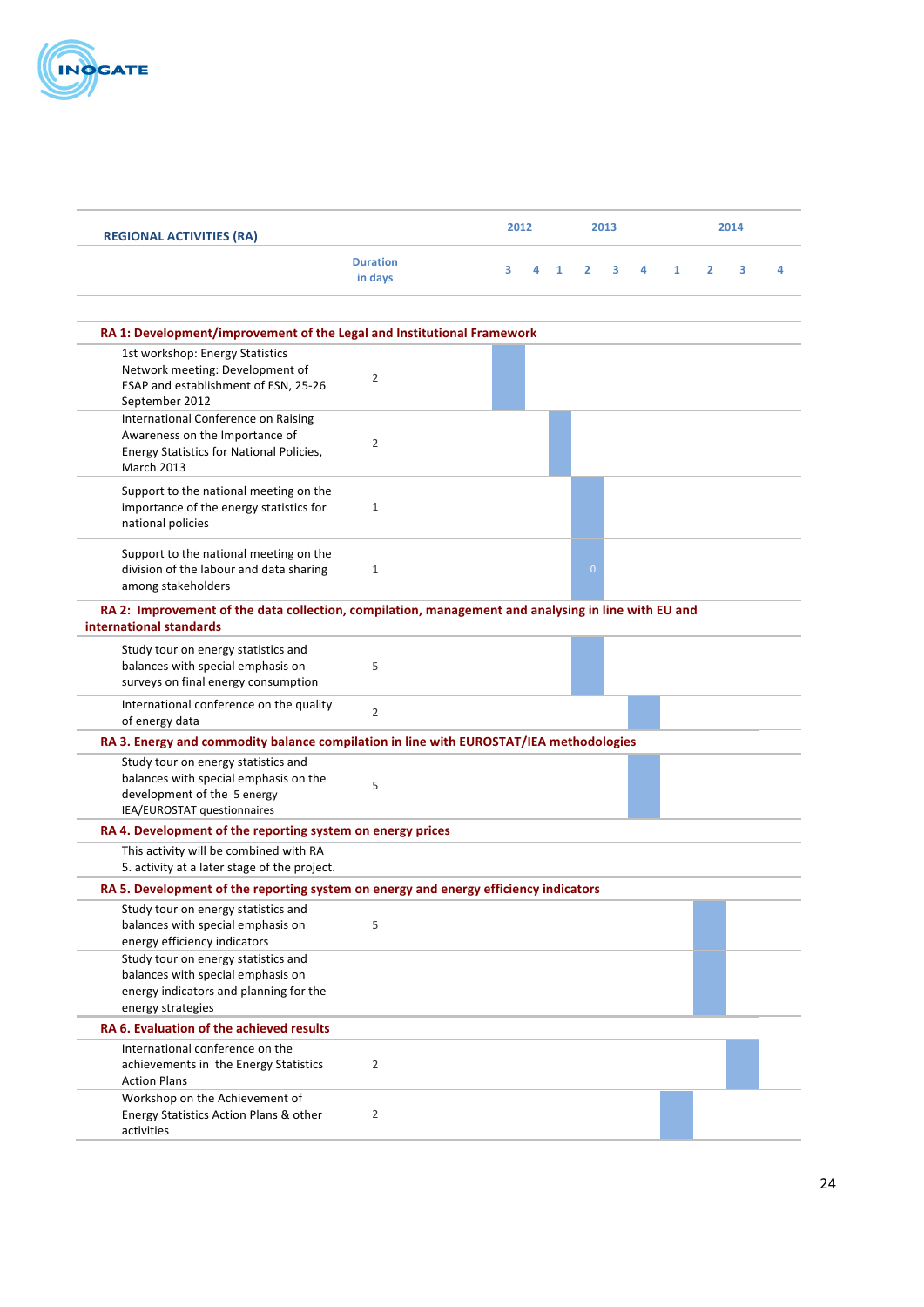

# **ANNEX 1 – LIST OF THE MEETINGS DURING THE INCEPTION MISSION**

# **Meeting with the Director of Statistical Agency under President of the Republic of Tajikistan (TAJSTAT), June 19, 2012, 10:00 AM**

Address: Bokhtar 17 str., Dushanbe, Tajikistan, Tel.: (+992 372) 230 245

Fax: (+992 372) 214 375

E-mail: stat@tojikiston.com

Website: http://www.stat.tj/en/

#### **Participants**

- Mrs. Bakhtiya Ziedulloevna Mukhammadieva, Director, Tel.: (+992 935) 055 840
- Mr. Asvat Rakhimovich Asoev, Deputy Director, Tel.: (+992 907) 743 790
- Mr. Khokimbeg Nakatov, Head, Department for Statistics of Industry, Investments and Construction, Tel.: (+992 372) 276 512, E-mail: nakatov 77@ bk.ru
- Mrs. Svetlana A. Ivannikova, Deputy Head, Department for Statistics of Industry, Investments and Construction/ Head of Unit of Industrial Statistics, Tel.: (+992 372) 276 301, E-mail: iv.Svetlana.58@mail.ru
- ITS team: Gloria Aguinaldo, Damir Pesut, Anna Petrus

### Technical Meeting with Agency on Statistics under President of the Republic of Tajikistan, June 19, 2012, 11:30 AM

#### **Participants:**

• Mr. Khokimbeg Nakatov, Head, Department for Statistics of Industry, Investments and Construction, Tel.: (+992 372) 276 512, E-mail: nakatov\_77@ bk.ru

• Mrs. Svetlana A. Ivannikova, Deputy Head, Department for Statistics of Industry, Investments and Construction/ Head of Unit of Industrial Statistics, Tel.: (+992 372) 276 301, E-mail: iv.Svetlana.58@mail.ru

• ITS team: Gloria Aguinaldo, Damir Pesut, Anna Petrus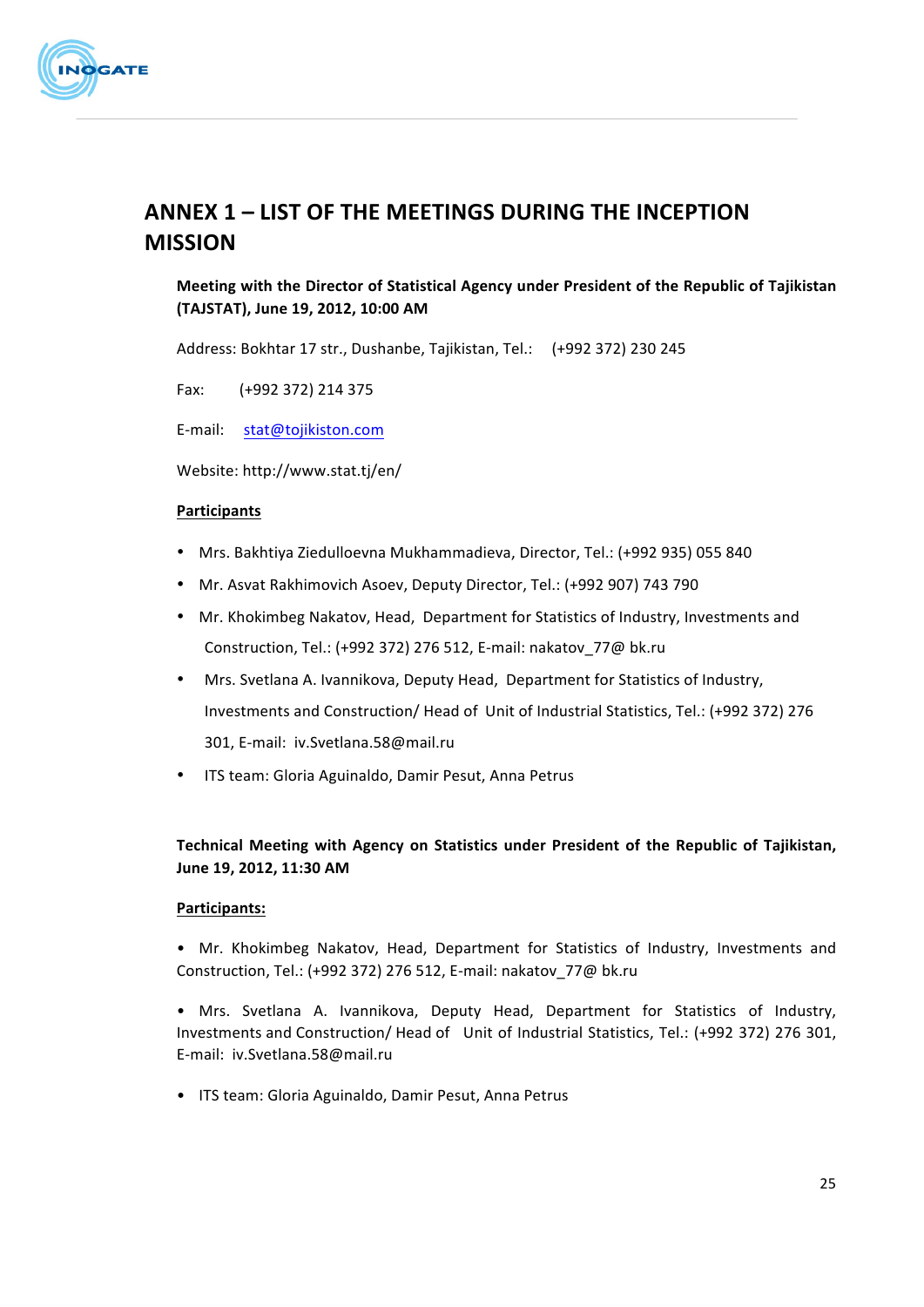

**Meeting with the Ministry of Energy of the Tajik Republic, Department of Electricity on June 22, 2012, 13:30 PM**

#### **Participants**

- Mr. Nazar Goibov, Deputy Head, Department of Electricity, Tel.: (+992 372) 213 005, E-mail: g.nazar.s@mail.ru
- Timur Gavarovitch Valamat Zade, Main Specialist, Department of Electricity, Tel.: (+992 372) 213 005, Email: rumit1940@mail.ru
- ITS team: Gloria Aguinaldo, Anna Petrus

# Meeting with Barki Tojik's Department for Economic Planning on June 21, 2012, 13:30 PM in company's **premises**

#### **Participants**

- Mr. Faridun Murtazoev, Head, Department for Economic Planning, OJSHPC "Barki-Tojik",Tel.: (+992 372) 295 117, E-mail: faridun76@mail.ru
- Mrs. Zulfiya Isamutdinova, Deputy Head, Department for Economic Planning, OJSHPC "Barki-Tojik", Tel.: (+992 372) 295 419, E-mail: zulf68@mail.ru
- Mr. Khokimbeg Nakatov, Head, Department for Statistics of Industry, Investments and Construction, Tel.: (+992 372) 276 512, E-mail: nakatov 77@ bk.ru
- Mrs. Svetlana A. Ivannikova, Deputy Head, Department for Statistics of Industry,

Investments and Construction/ Head of Unit of Industrial Statistics, Tel.: (+992 372) 276 301, Email: iv.Svetlana.58@mail.ru

• ITS team: Gloria Aguinaldo, Damir Pesut, Anna Petrus

# **Meeting with the Ministry of Energy of the Taiik Republic, Department of Economic Forecasting, June 22, 2012, 15:00 PM**

#### **Participants**

• Mr. Mamad Khodzha Narzulaev, Head, Department of Economic Forecasting, Tel.:

(+992 372) 216 540

• Mr. Timur Gafarovich Valamat-Zade, Chief Specialist, Department of Electricity, Tel.:

(+992 372) 213 005, E-mail: rumit1940@mail.ru

• ITS Team: Gloria Aguinaldo, Anna Petrus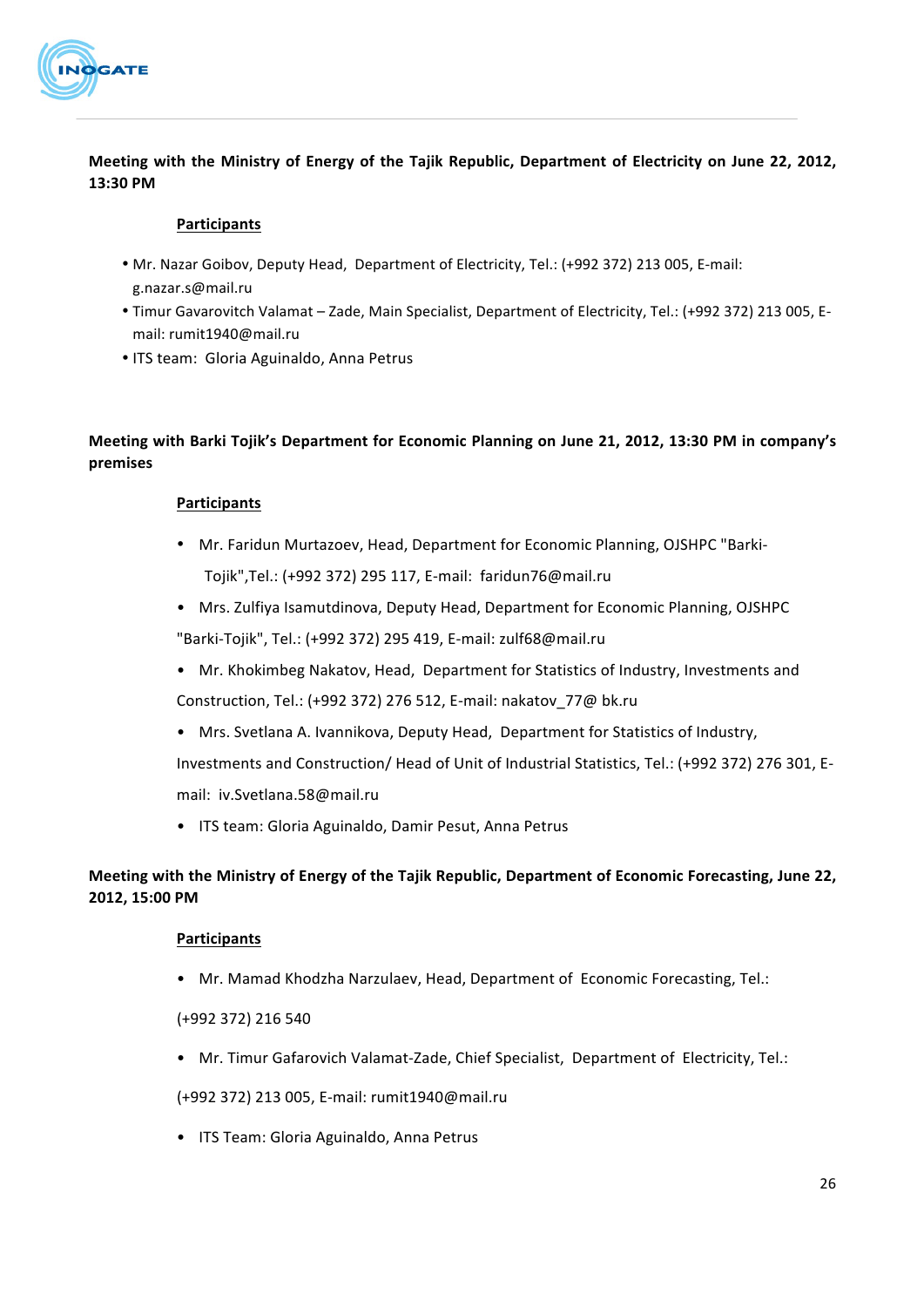

# **ANNEX 2 – AREAS FOR TECHNICAL ASSISSTANCES UNDER THE ITS PROJECT**

# **5.1. List of the activities**

|        | Key area                                                                                               | Indicative Technical Assistance under the ITS                                                                                                                                                                                                        |
|--------|--------------------------------------------------------------------------------------------------------|------------------------------------------------------------------------------------------------------------------------------------------------------------------------------------------------------------------------------------------------------|
|        |                                                                                                        | <b>TA-1.1.</b> Development of the appropriate legal framework for energy<br>statistics (laws, sub laws, strategies, plans)                                                                                                                           |
|        |                                                                                                        | TA-1.2. Development of long-term energy statistics strategies and<br>programs for data collection and compilation                                                                                                                                    |
| $TA-1$ | Development/improvement<br>of the Legal and Institutional                                              | <b>TA-1.3.</b> Improvement of institutional relationship on energy statistics                                                                                                                                                                        |
|        | <b>Framework</b>                                                                                       | <b>TA-1.4.</b> Capacity building on the institutional organisation for energy<br>statistics                                                                                                                                                          |
|        |                                                                                                        | TA-1.5. Capacity building on the integration of energy statistics and<br>energy planning procedures                                                                                                                                                  |
|        |                                                                                                        | TA-2.1. Capacity building on the EU and International Energy Statistics<br><b>Standards</b>                                                                                                                                                          |
|        |                                                                                                        | TA-2-2. Improvement of the methodologies for the collection,<br>compilation, control and dissemination of energy statistics                                                                                                                          |
| TA-2   | Improvement of the data<br>collection, compilation,<br>management and analysing<br>in line with EU and | TA - 2.3. Assistance/capacity building during the organisation and<br>implementation of the surveys on final energy consumption, provision of<br>a user-friendly tool for the management and compilation of energy data<br>gathered from the surveys |
|        | international standards                                                                                | $TA - 2.4$ Adaptation of the existing (household) sector surveys to the<br>research on energy consumption                                                                                                                                            |
|        |                                                                                                        | $TA - 2.5$ . Reconstruction of data from the energy surveys in the years<br>after the reference year                                                                                                                                                 |
|        |                                                                                                        | $TA - 2.6$ . Support to the Covenant of Mayor initiatives                                                                                                                                                                                            |
|        |                                                                                                        | $TA - 3.1$ . Assistance in the completion of the national energy balance for<br>(2011, 2012 or 2013) and harmonisation with EUROSTAT/IEA<br>methodologies and standards;                                                                             |
| TA-3   | Assistance in the compilation<br>of energy and commodity                                               | TA - 3.2. Adaptation and training in the application of a user friendly<br>software tool for energy balance compilation;                                                                                                                             |
|        | balances                                                                                               | TA - 3.3. Compilation of annual energy data in defined questionnaires and<br>submission to the IEA.                                                                                                                                                  |
|        |                                                                                                        | $TA - 3.4$ . Development of monthly energy data reports compliant with<br>EUROSTAT/IEA standards (M-1, M-3)                                                                                                                                          |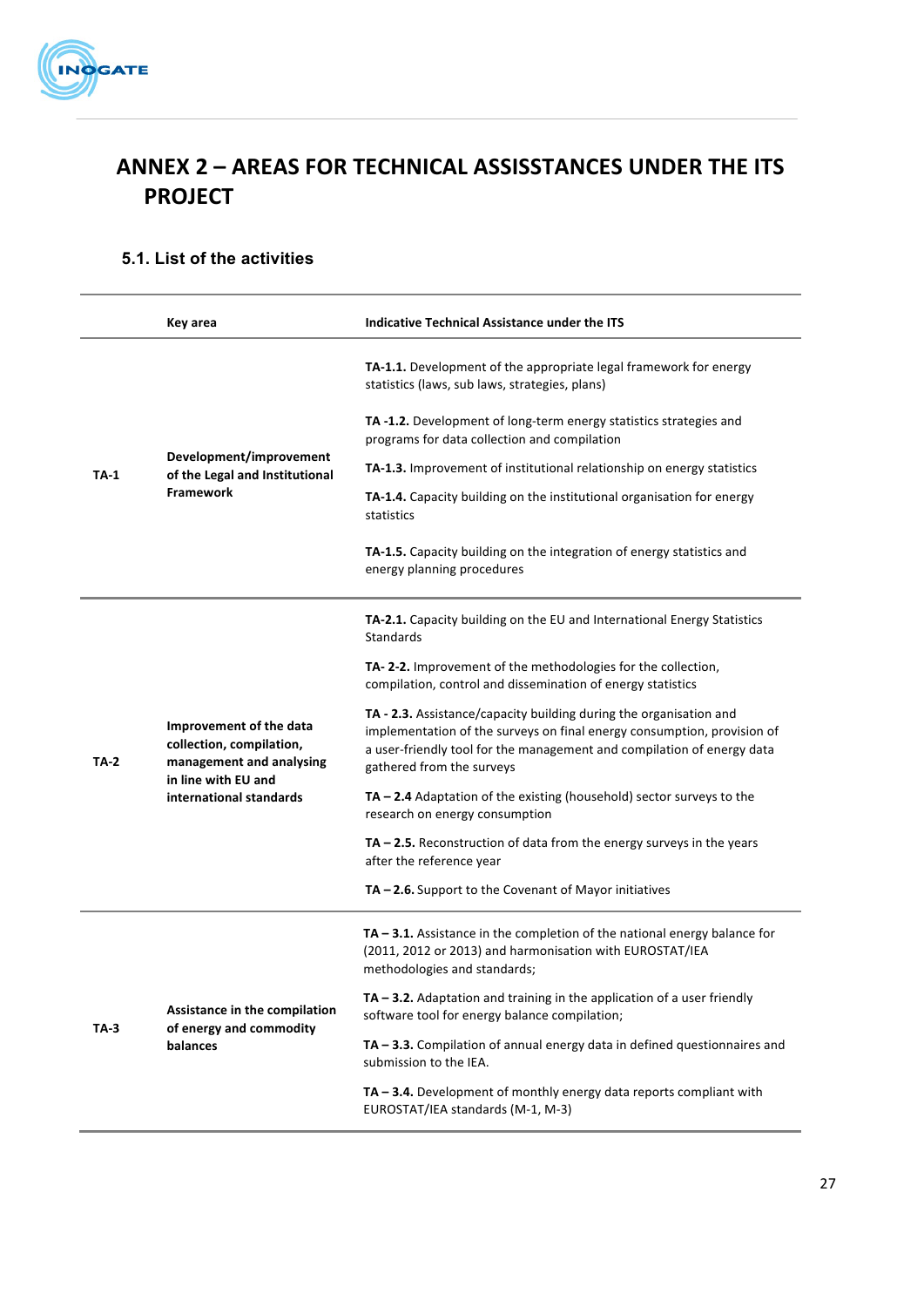

| <b>TA-4</b> | Development of a reporting<br>system on energy prices       | $TA - 4.1$ . Development of a methodology for gas prices reporting<br>$TA - 4.1$ . Development of a methodology for electricity prices reporting<br>$TA - 4.2$ . Reporting on gas and electricity prices |
|-------------|-------------------------------------------------------------|----------------------------------------------------------------------------------------------------------------------------------------------------------------------------------------------------------|
|             |                                                             | $TA - 5.1$ . Review of data available for energy indicators compilation,<br>assessment of the needed data                                                                                                |
| <b>TA-5</b> | Development of a reporting<br>system on energy (efficiency) | $TA - 5.2$ . Development of a methodology for energy (efficiency) indicators<br>monitoring and verification                                                                                              |
|             | indicators                                                  | $TA - 5.3$ . Adaptation, training and application of a user friendly tool for<br>calculating energy (efficiency) indicators                                                                              |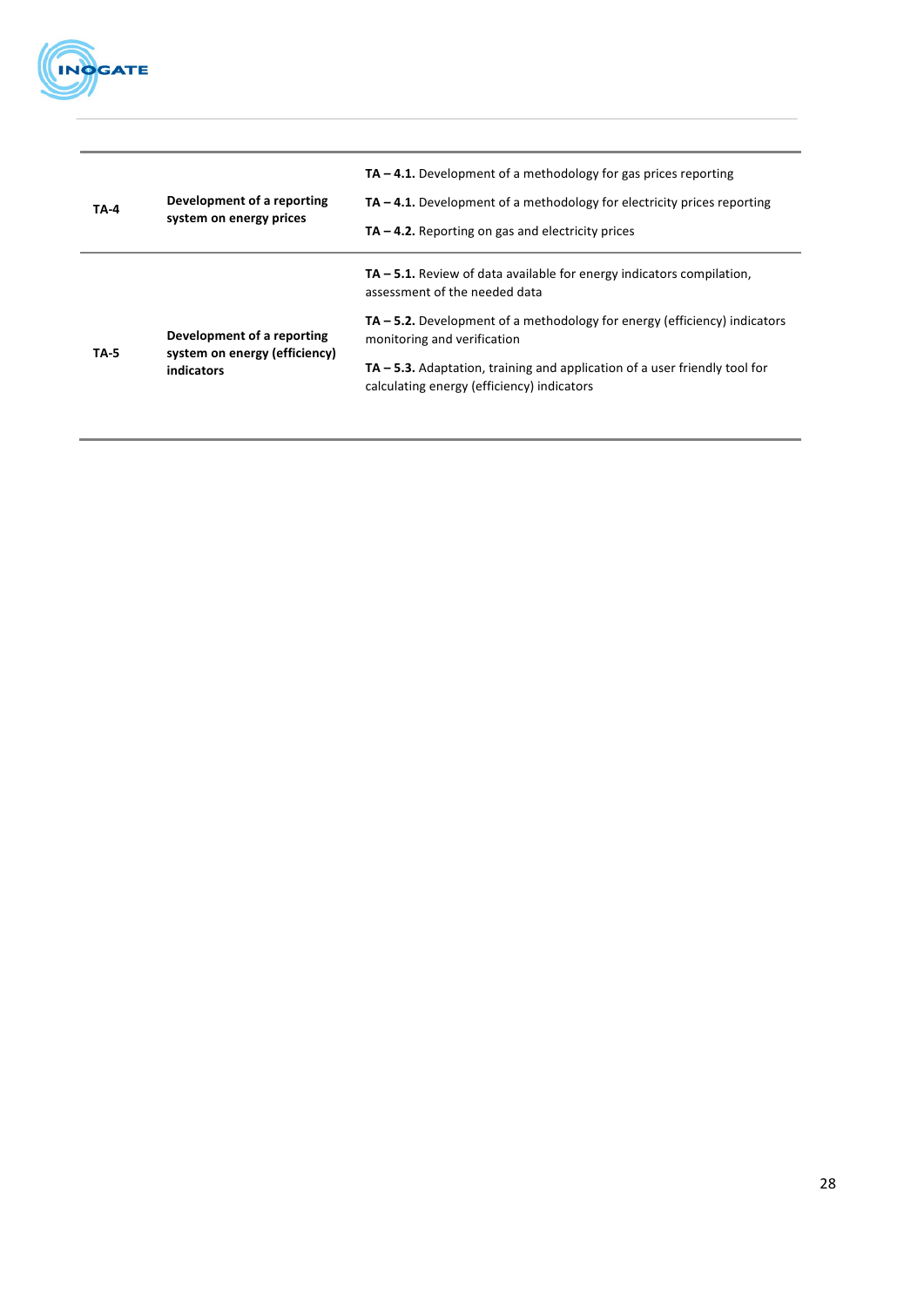

# **5.2. Brief description of the indicative Technical assistances (TA) under the ITS project**

#### TA-1. Development/improvement of the Institutional and Legal Framework

#### TA -1.1. Proposals for the appropriate legal framework for energy statistics

This activity aims to identify gaps in the existing legal framework for the collection, compilation, maintenance, dissemination and confidentiality of energy data, and to propose the content of new laws. 

TA -1.2. Assistance in the development of long-term energy statistics strategies and programs for a timely and reliable data collection and compilation

This activity includes proposals for the development of the following programs:

- collection and compilation of data from energy suppliers, energy industries, energy consumers (final energy consumption surveys);
- elaboration of the procedures for the collection of data from intermediate sources, analysis of the overlapping with other requests;
- development of a list of required activities and identification of the stakeholders involved in their implementation.

#### TA -1.3. Development of the institutional organisation

The establishment of an appropriate institutional organisation among relevant stakeholders involved in the collection, compilation, standardisation and dissemination of energy statistics is crucial for the "energy statistics system effectiveness" and will result in the following:

- a data collection system based on "minimum cost" and on the avoidance of the duplication of the stakeholders' work,
- coordination mechanisms for monitoring the performance of the national energy statistics system,
- additional motivation of relevant stakeholders to actively participate in the system.

The result of this activity will be concept paper for the NSI and other responsible stakeholders which will serve as a guide and help in the organisation of the statistical system. The concept paper will be prepared based on the consultations with NSIs.

#### TA -1.4. Capacity building on the institutional organisation for energy statistics

This activity will be implemented by organising common meetings with relevant stakeholders in order to provide capacity building in the NSI and of other staff involved in the NSS: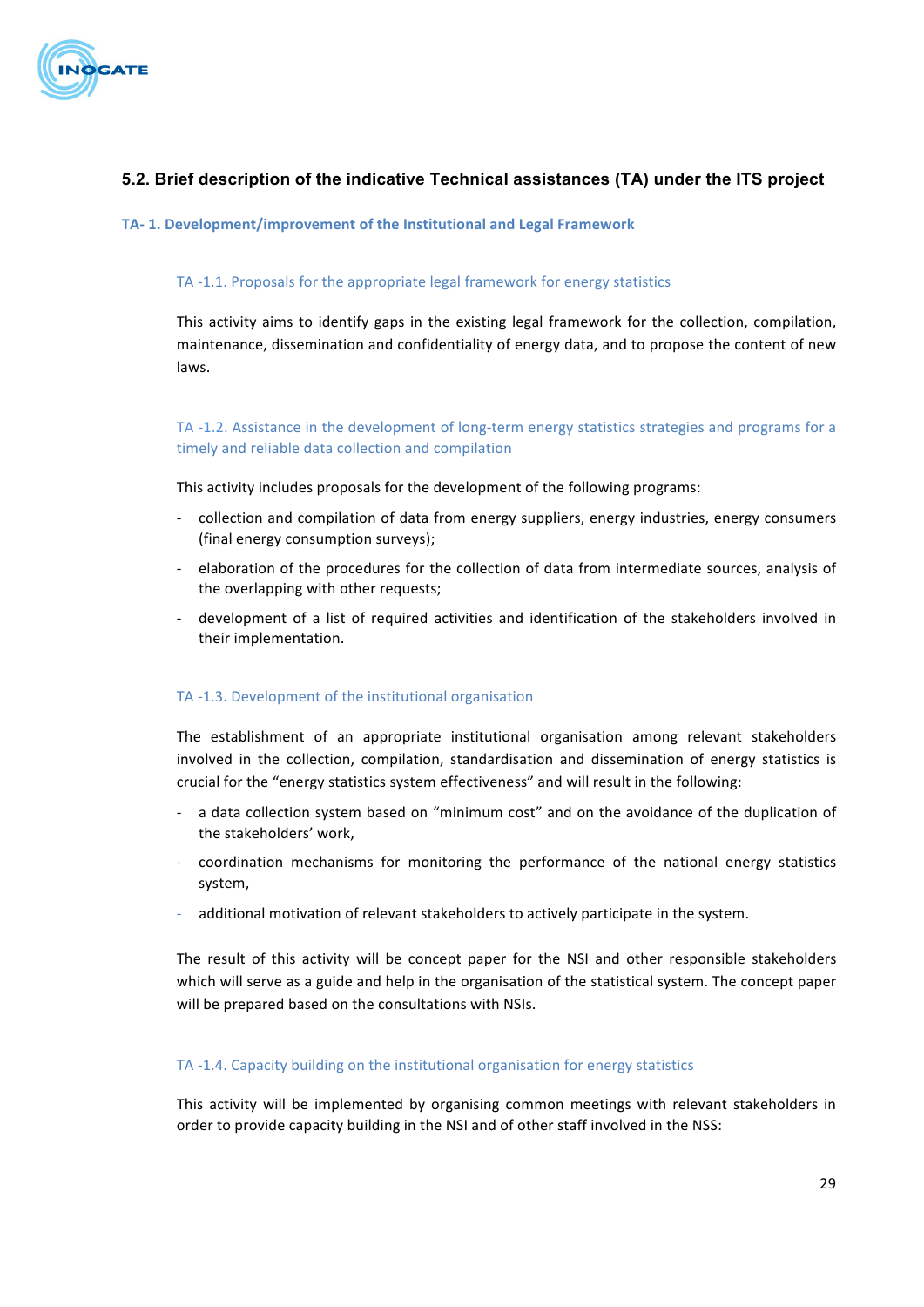

- educating statisticians/experts in the NSIs, the responsible ministries, energy suppliers and industries, energy agencies/committees, energy planning and policy commissions about their roles and obligations in the institutional organisation,
- initiating common discussions and a dialogue about the national statistics legislation or relevant administrative regulation and institutional organisation, in order to establish a solid foundation for a good quality and timely energy statistics,
- increasing the awareness of the importance of timely and reliable energy data.

The activity will be implemented through one (or two) day on-site training.

#### TA -1.5. Capacity building on the integration of energy statistics and energy planning procedures

The aim of this activity is to additionally educate experts and statisticians from the NSIs, responsible ministries, energy suppliers and industries, energy agencies/committees, energy planning and policy commissions about the importance of the integration of methodologies applied to short and long term energy planning and of an accurate, reliable and timely reporting of the official energy statistics and balances.

### TA -2. Improvement of the energy data collection, compilation, maintenance and dissemination in line with **EU** and international standards

#### TA -2.1. Capacity building on the EU and International Energy Statistics Standards

This activity will provide trainings in the standards applied to energy measurement units and conversion equivalents, energy commodity flows relevant in energy statistics: production, external trade, international marine bunkers, stocks, fuel transformation and final consumption.

### TA -2.2. Improvement of the methodologies for the collection, compilation, quality control and dissemination of energy statistics

This activity will includes one (or two) on-site training and expert assistance through emails and conference calls during the project duration for the following:

- detailed identification of energy flows in the production, supply, transformation and consumption sectors,
- development/improvement of forms for administrative energy data reporting (annual, quarterly, monthly),
- development/improvement of information collecting from statistical data sources (census, surveys),
- development of data compilation methods: data validation and editing, calculation of missing data, estimation of population characteristics,
- development of a database for the organisation and management of energy data,
- development of a dissemination policy (reference period and data dissemination timetable, dissemination formats, metadata and quality reports).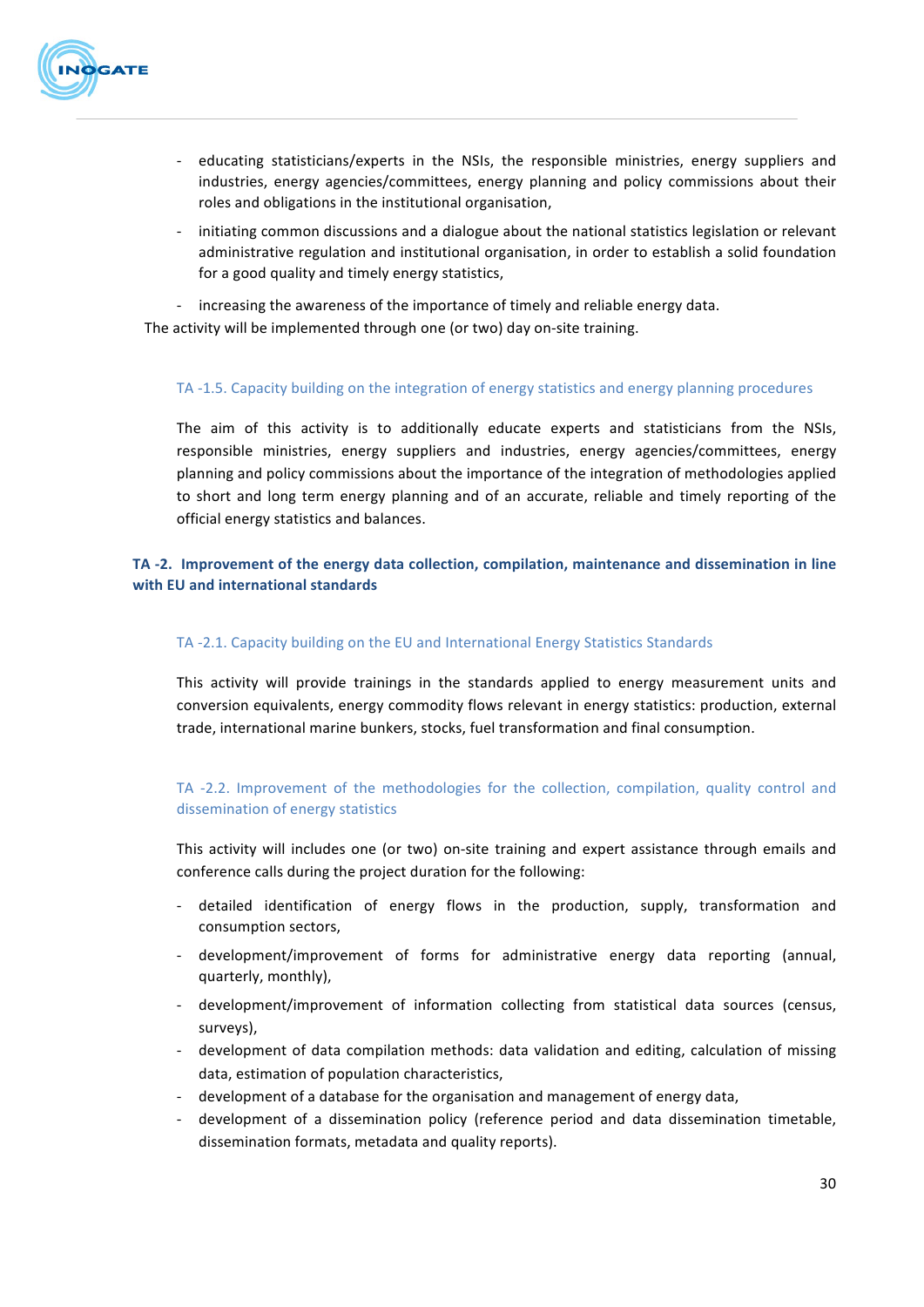

#### TA -2.3. Assistance during the organisation and implementation of the surveys on final energy consumption

The following list of activities comprises actions that can be provided through on-site training and direct expert assistance for the following:

- definition of the sample size and the selection of a sample, the design of the questionnaire, training and education of interviewers, development of a database for the organisation of data, analysis procedure, final energy balance compilation,
- adoption of a model for the validation, editing, calculation of missing data and estimation of the final energy consumption,
- target sectors: industry, households, services, transport, construction, agriculture,
- identification of actual consumers, e.g. in the household sector.

#### TA -2.4. Adaptation of the existing surveys in the household sector to the research on energy consumption

In cases where the NSI conducts a regular, periodical (annual) survey in households on living standards, consumption etc., and where surveys on energy consumption are not envisaged in the Action Plan, a proposal for adding specific questions to the questionnaires applied in these surveys will be developed, as well as a methodology of elaborating the data gathered and the results achieved.

#### TA -2.5. Reconstruction of data from energy surveys in the years after the reference year

In cases where the energy consumption surveys will be implemented, in the years after the reference year, a calibration of data on energy consumption from the surveys and of updated data collected from administrative and other sources will be performed through on-site training and assistance.

#### **TA- 3. Energy balance compilation**

TA -3.1. Assistance in the completion of the national energy balance, harmonisation with EUROSTAT/IEA methodologies and standards

This includes on-site training and assistance in the development of the framework for the compilation and harmonisation of data on fuel and energy products during the reference period.

TA -3.2. Adaptation and training in the application of a user-friendly model (software tool) for the energy balance compilation

This includes the development of a user-friendly tool for energy balance compilation, as well as the training of the staff in the NSC and providing instructions on its use. The tool will work as an open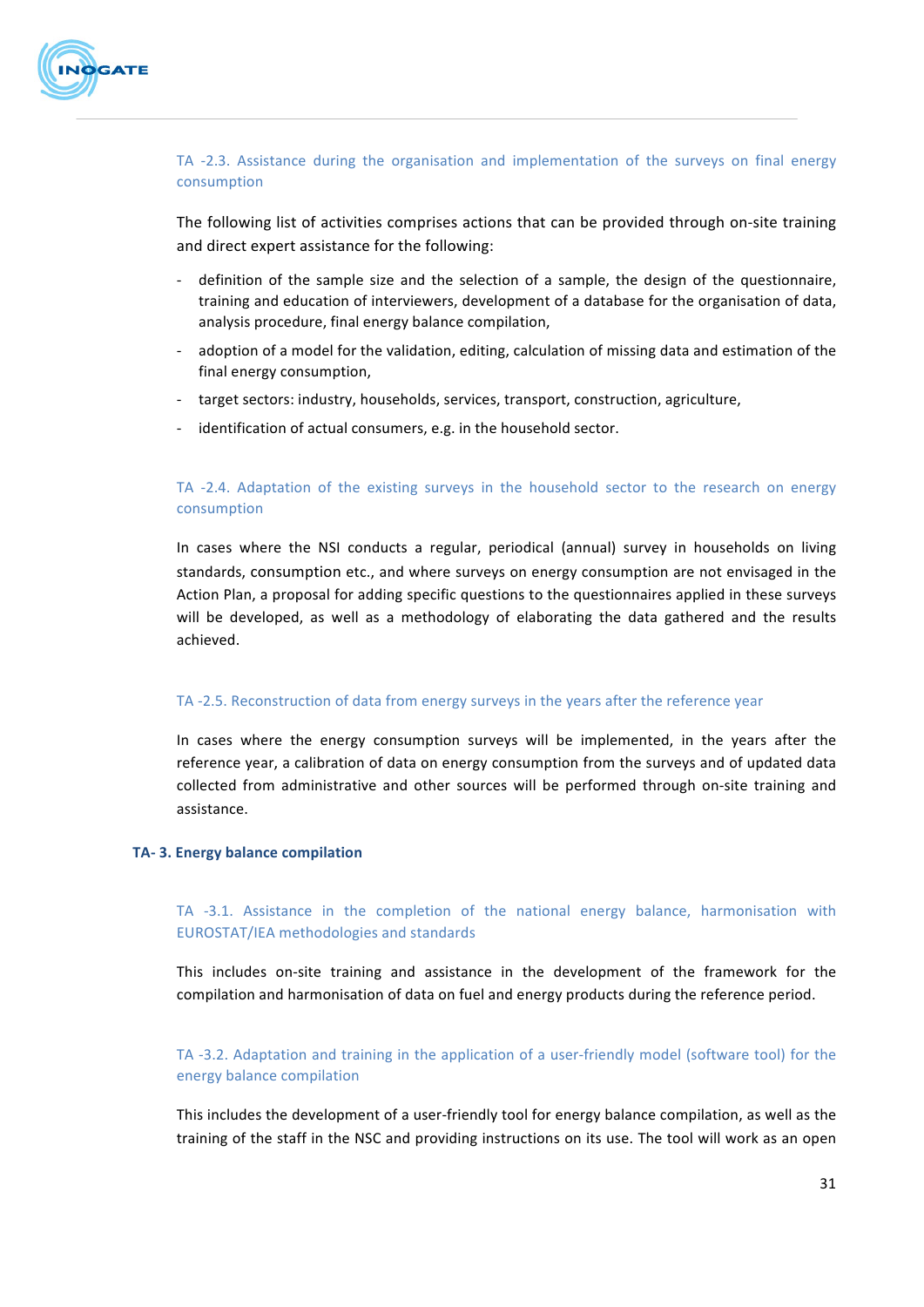

source model, which enables the presentation of energy data in a table format (columns – energy products, rows  $-$  energy flows).

#### TA -3.3. Compilation of annual energy data in defined questionnaires and submission to the IEA

This activity envisages capacity building and assistance in the completion of the five joint Eurostat/IEA annual energy questionnaires for the years 2012/2013.

TA -3.4. Development of monthly energy data reports compliant with EUROSTAT/IEA standards (M- $1, M-3)$ 

This activity will result in the development of appropriate methodologies for the reporting of monthly energy data, in line with the Regulation 1099/2008 on energy statistics, and of their reporting to the IEA.

#### **TA – 4. Development of a reporting system on energy prices**

#### TA -4.1. Development of a methodology for gas prices reporting

This includes the development of appropriate methodologies for the collection and compilation of gas energy prices, according to the Directive 2008/92/EC on the transparency of gas and electricity prices charged to households and industrial end-users.

#### TA -4.2. Development of a methodology for electricity prices reporting

This includes the development of appropriate methodologies for the collection and compilation of electricity prices, according to the Directive 2008/92/EC on the transparency of gas and electricity prices charged to households and industrial end-users.

#### TA – 5. Energy (efficiency) indicators compilation and monitoring

#### TA -5.1. Review of data available for energy indicators compilation

This activity intends to review all available data in the NSI, energy agencies and other institutions, in order to evaluate the possibility for the development of energy indicators. This will include possibilities for the compilation of energy efficiency indicators, basic indicators on the security of supply, environmental issues etc.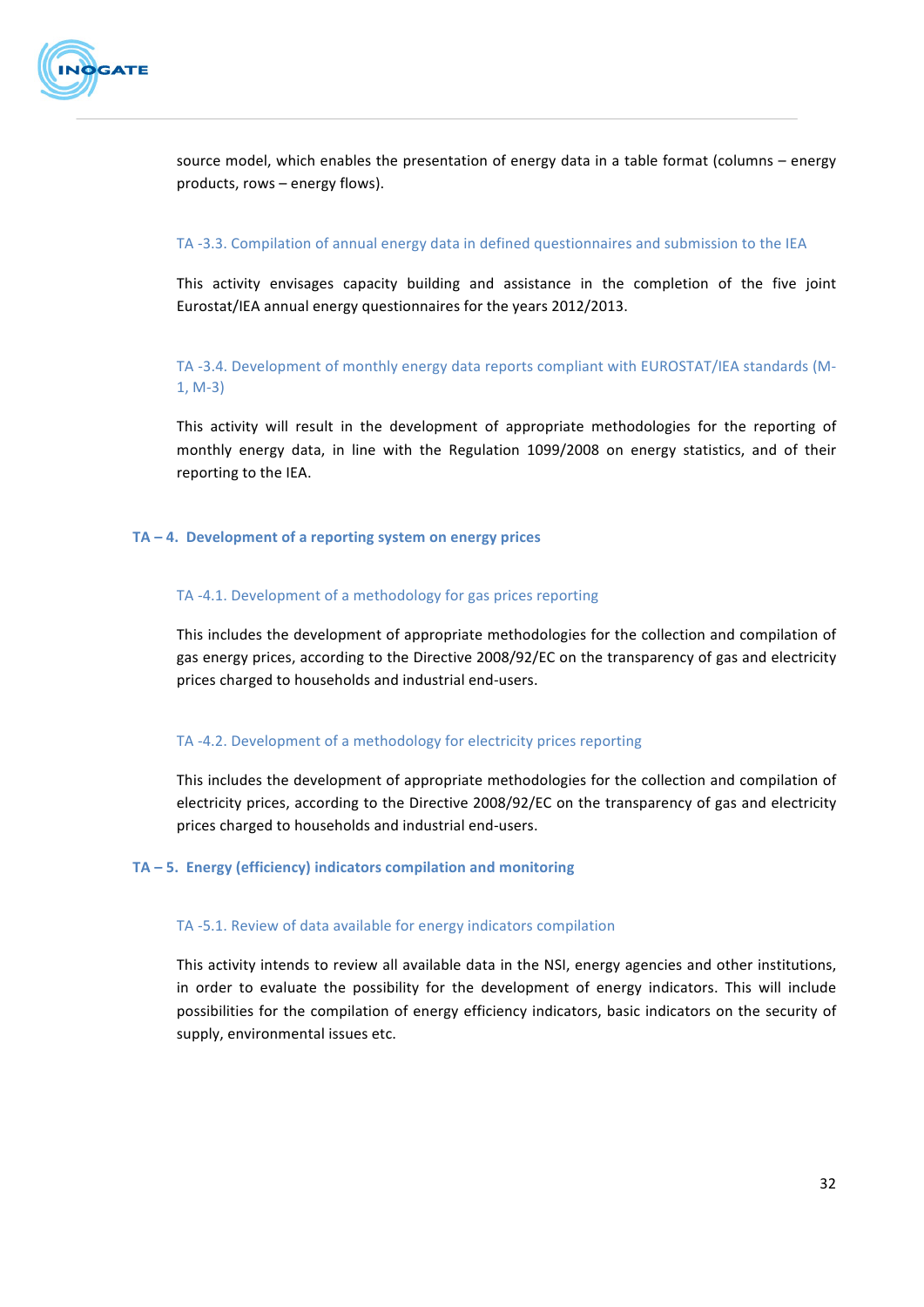

#### TA -5.2. Provision of methodology for energy (efficiency) indicators monitoring

On the basis of available data and of a plan for gathering new data, a clear and transparent methodology for monitoring and verifying energy savings and improving energy efficiency will be developed.

#### TA -5.3. Development of a user-friendly tool for calculating energy (efficiency) indicators

The PCs will be provided with an easy-to-use and cost-effective tool for calculating energy (efficiency) indicators.

TA -5.4. Training in the use of the methodology and software for the energy (efficiency) indicators compilation 

This activity will result in providing the representatives of the institutions competent for monitoring and verification of energy savings with training in using this methodology.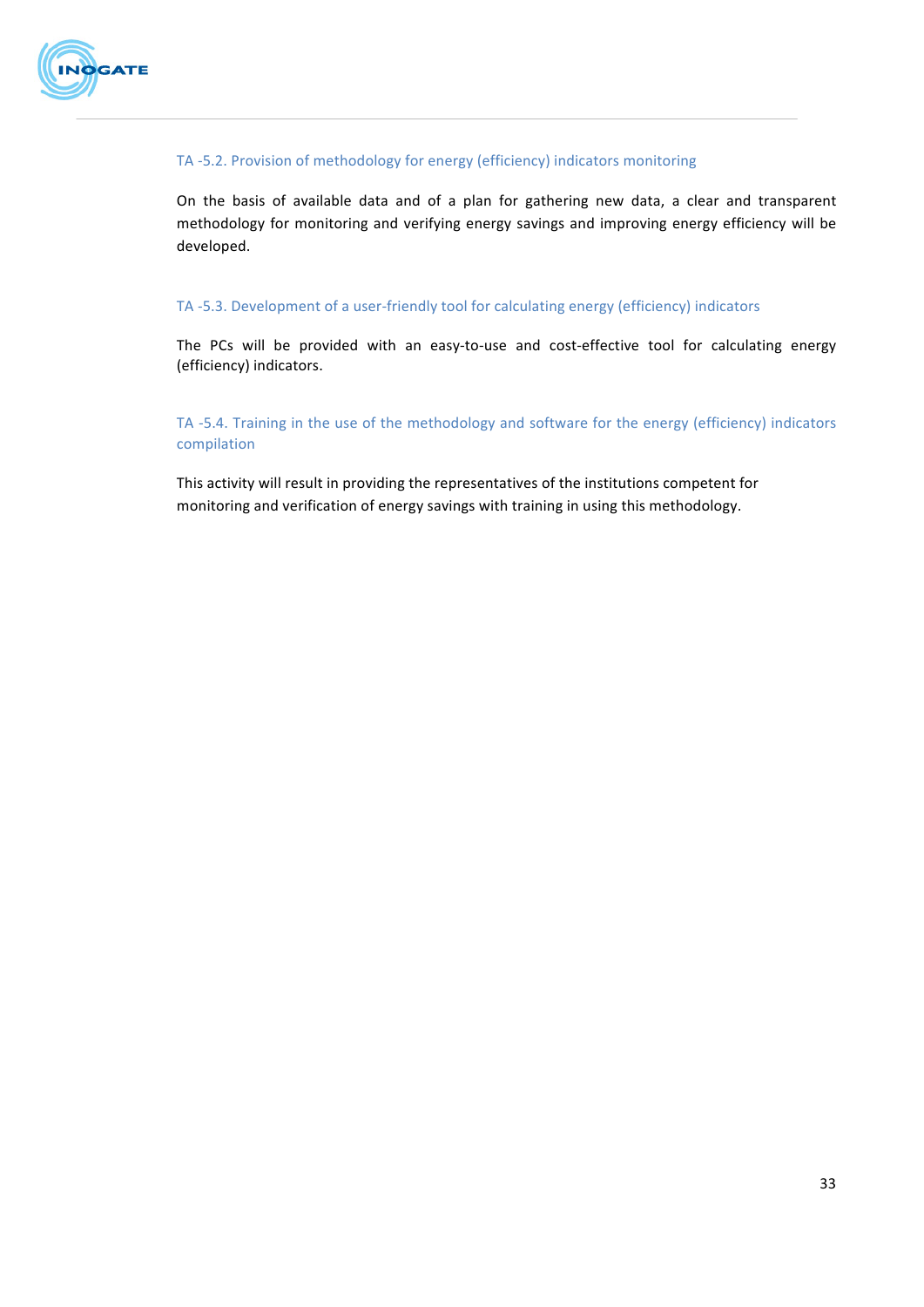

# **ANNEX 3 – INDICATORS FOR MONITORING THE PROJECT IMPLEMENTATION AND SUCCESS**

| <b>ACTIVITY</b>                                                                                                                                                                                                     | status<br>9/2012 | status<br>9/2013 |
|---------------------------------------------------------------------------------------------------------------------------------------------------------------------------------------------------------------------|------------------|------------------|
| Development / improvement of Legal and Institutional framework                                                                                                                                                      |                  |                  |
| Number of needed new or improved legal documents (primary and secondary)<br>related to energy statistics                                                                                                            | $\mathbf{0}$     | 0                |
| Available methodology for the energy statistics and energy balances compilation<br>harmonised with IEA/EUROSTAT standards (yes/no)                                                                                  | yes              | yes              |
| Number of needed short/long-term development plans for energy statistics                                                                                                                                            | $\mathbf{0}$     | $\mathbf{1}$     |
| Number of experts and statisticians employed in energy statistics in the NSS and<br>the NSI (central and regional offices)                                                                                          | Ś.               | $\mathbf{1}$     |
| Number of experts and statisticians educated during the workshops/seminars<br>organised by the IEA/EUROSTAT or other relevant institutions during the last five<br>years                                            | ?                | 1                |
| Number of common meetings among the key energy statistics stakeholders (data<br>collectors and providers) held during the last five years in order to discuss energy<br>statistics issues/energy efficiency issues. | ?                | 1                |
| Improvement of the data collection, compilation, management and analyses in line<br>with EU and international standards                                                                                             |                  |                  |
| Applied International standards on economic activities and International<br>standards on products and services in energy statistics (yes/no)                                                                        | yes              | yes              |
| Number of forms officially applied in the collection of energy data/number of<br>forms to be improved/number of new forms needed                                                                                    | 7/3/4            | 10/3/3           |
| Developed and implemented methodology of the surveys on energy<br>consumption during last 5 years in (yes/no):                                                                                                      |                  |                  |
| household sector<br>Ĭ.                                                                                                                                                                                              | no               | no               |
| industry sectors                                                                                                                                                                                                    | no               | no               |
| services<br>$\overline{\phantom{0}}$                                                                                                                                                                                | no               | no               |
| agriculture/construction                                                                                                                                                                                            | no               | no               |
| Assistance in energy and commodity balance compilation                                                                                                                                                              |                  |                  |
| Compilation<br>of<br>energy<br>and<br>commodity<br>balances<br>harmonised<br>with<br>EUROSTAT/IEA standards                                                                                                         | no               | no               |
| Needed application of a simple software tool for energy balance compilation<br>(yes/no)                                                                                                                             | yes              | yes              |
| Submission of the energy questionnaires in defined formats to the IEA (0-5)                                                                                                                                         | $\bf{0}$         | 0                |
| Number of improved energy questionnaires submitted to the IEA                                                                                                                                                       | 0                | 0                |
| Short-term (monthly) energy statistics compiled in line with the EC Regulation<br>1099/08                                                                                                                           | no               |                  |
| Development of a reporting system for energy prices                                                                                                                                                                 |                  |                  |
| Reporting on electricity and gas prices (yes/no)                                                                                                                                                                    | no               | no               |
| Development of energy (efficiency) indicators                                                                                                                                                                       |                  |                  |
| Available special methodology and a simple software tool for the compilation<br>of the disaggregated energy efficiency indicators                                                                                   | no               |                  |
| efficiency<br>Number<br>of<br>energy<br>indicators<br>defined<br>in<br>the<br>current<br>methodologies/number of energy efficiency indicators needed                                                                | 1/35             |                  |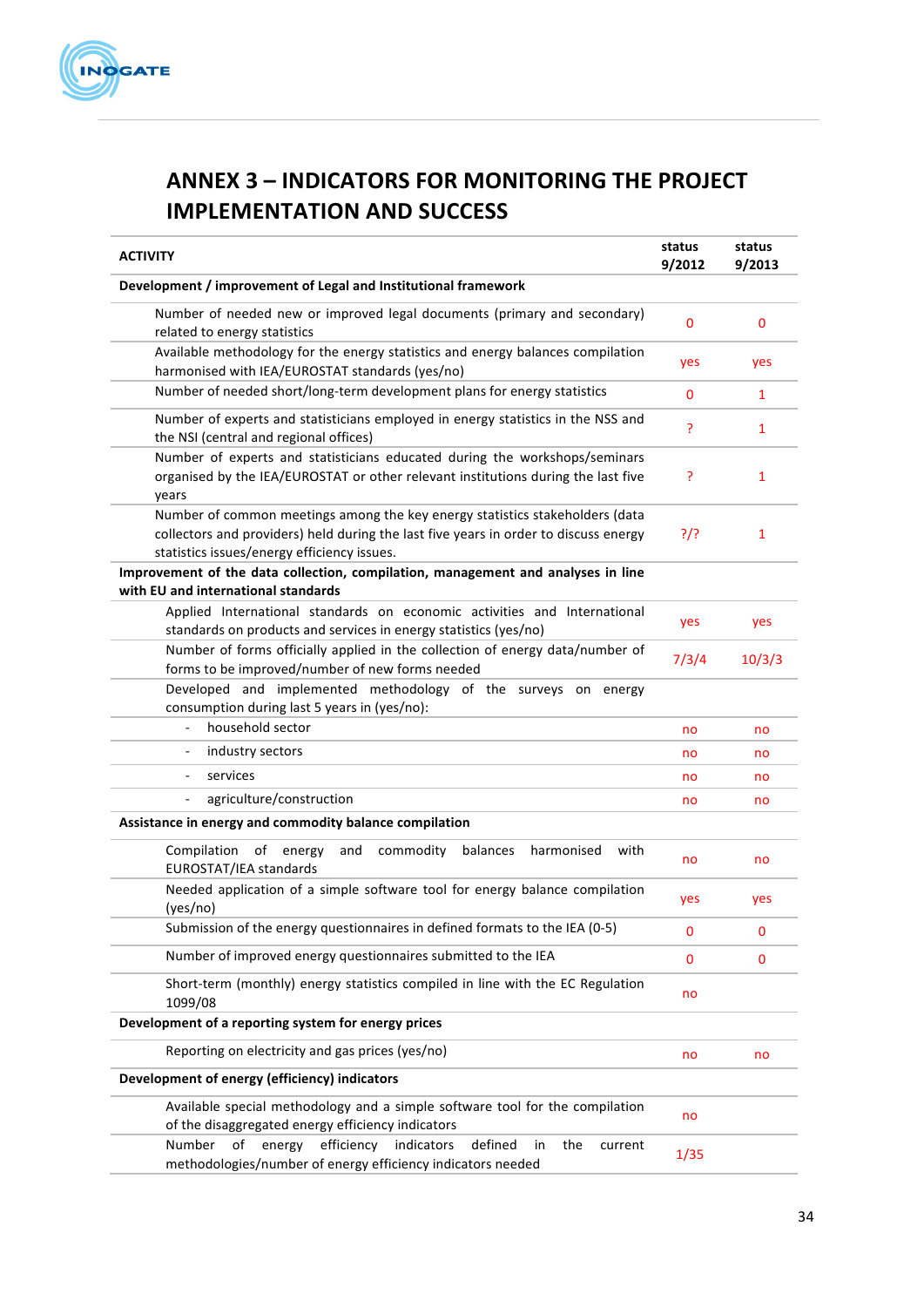

# **ANNEX 4 – CONTACT DETAILS**

Contact details of the person(s) who reviewed Draft / Proposal

**Institution:** The Statistical Agency under the President of the Republic of Tajikistan Address: Bokhtar 17 str., Dushanbe

**Name and Surname: Asmatbekov Firdavsi Yakubalitoyevich Department: Department for Statistics of Trade and Services Position: Head Date: 22/01/2013**

**Institution:** The Statistical Agency under the President of the Republic of Tajikistan Address: Bokhtar 17 str., Dushanbe

**Name and Surname: Ivannikova Svetlana Anatolievna Department: Department for Statistics of Industry, Investments and Construction Position: Head of Unit of Industrial Statistics Date: 22/01/2013**